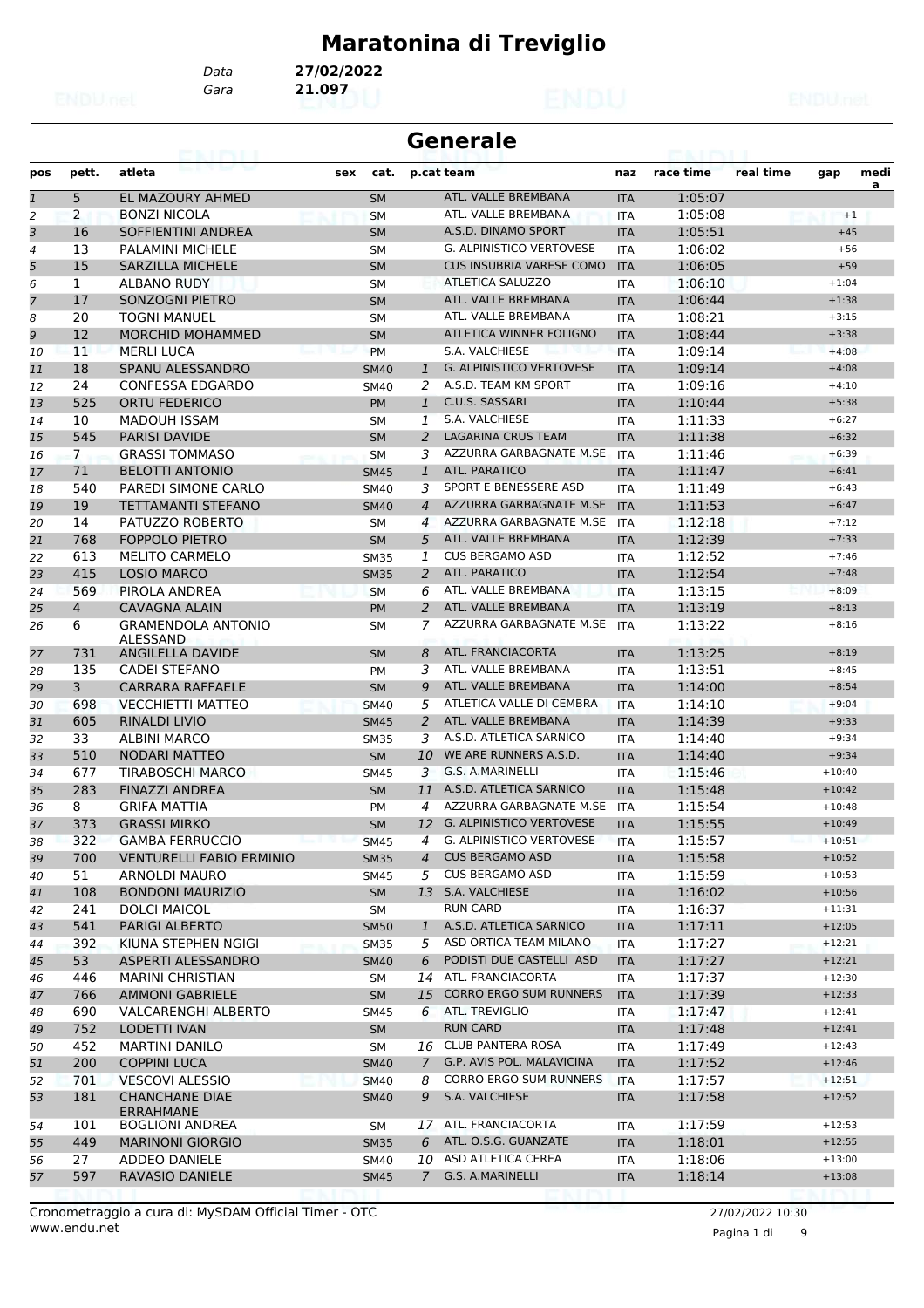| 18 G.S. A.MARINELLI<br><b>TIRABOSCHI MATTIA</b><br>1:18:17<br>$+13:11$<br>58<br>678<br><b>SM</b><br><b>ITA</b><br>DK RUNNERS MILANO<br>720<br><b>ZANCHI PIERFRANCESCO</b><br>1:18:36<br>59<br>11<br>$+13:30$<br><b>SM40</b><br><b>ITA</b><br><b>ELLE ERRE ASD</b><br>693<br><b>VALOTI PAOLO</b><br>2<br>1:19:23<br>$+14:17$<br>60<br><b>SM50</b><br><b>ITA</b><br><b>G.P. AVIS POL. MALAVICINA</b><br>321<br><b>GALVANI LUCA</b><br>1:19:27<br>$+14:21$<br>61<br>19<br><b>ITA</b><br><b>SM</b><br>ATLETICA VALLE DI CEMBRA<br>79<br><b>BERNARDI EZIO</b><br><b>SM45</b><br>8<br><b>ITA</b><br>1:19:31<br>$+14:25$<br>62<br>20 ATL. ESTRADA<br>1:19:31<br>621<br>ROSSONI CLAUDIO<br>$+14:25$<br>63<br>SM<br><b>ITA</b><br><b>CUS BERGAMO ASD</b><br>239<br>DI PUMPO LUCA<br>9<br>1:19:35<br>$+14:29$<br><b>SM45</b><br><b>ITA</b><br>64<br>12 ATL. LA TORRE<br>365<br><b>GIUPPONI MARCO GIULIANO</b><br>1:19:52<br><b>SM40</b><br><b>ITA</b><br>$+14:46$<br>65<br><b>RUN CARD</b><br>252<br>1:19:56<br><b>EGAN BARRY</b><br><b>ITA</b><br>$+14:50$<br><b>SM</b><br>66<br>POLISPORTIVA SANT'ADELE<br>713<br><b>VITALI DAVIDE</b><br>1:20:03<br>$+14:57$<br>67<br>21<br><b>ITA</b><br><b>SM</b><br>POLISPORTIVA SANT'ADELE<br>137<br><b>CALABRESE MARCO</b><br>22<br>1:20:04<br><b>SM</b><br><b>ITA</b><br>$+14:57$<br>68<br>350<br>23 POLISPORTIVA SANT'ADELE<br><b>GHIGLIETTI CRISTIAN</b><br><b>SM</b><br><b>ITA</b><br>1:20:08<br>$+15:01$<br>69<br>P.B.M. BOVISIO MASCIAGO<br>339<br><b>GELSOMINO CLAUDIA</b><br>1:20:16<br>$+15:09$<br><b>SF50</b><br>70<br><b>ITA</b><br>595<br><b>RAIMONDI MICHEL</b><br>13 G.T.A. CREMA<br>1:20:17<br>71<br>$+15:11$<br><b>SM40</b><br>ITA<br><b>PARISE MATTEO</b><br><b>RUN CARD</b><br>544<br>1:20:18<br>$+15:12$<br><b>SM</b><br>72<br><b>ITA</b><br><b>RUNNERS BERGAMO</b><br>481<br>MIRABELLA PASQUALE<br>1:20:25<br>$+15:19$<br>73<br><b>SM45</b><br>10<br><b>ITA</b><br><b>RONDI ANTONIO</b><br><b>RUNNERS BERGAMO</b><br>617<br><b>SM40</b><br><b>ITA</b><br>1:20:38<br>$+15:32$<br>74<br>14<br>ELLE ERRE ASD<br>584<br>PRANDI CRISTIAN<br>1:20:45<br>$+15:39$<br>75<br><b>SM35</b><br>$\mathcal{I}$<br><b>ITA</b><br><b>ELLE ERRE ASD</b><br>511<br><b>NORIS ROBERTO</b><br>8<br>1:20:50<br>$+15:44$<br>76<br><b>SM35</b><br><b>ITA</b><br>375<br>15 A.S.D. ATLETICA SARNICO<br>1:20:55<br>77<br><b>GRENA DANIELE</b><br>SM40<br><b>ITA</b><br>$+15:49$<br>654<br>ATL. CENTO TORRI PAVIA<br><b>SORA GIOVANNI</b><br>1:20:57<br>11<br><b>ITA</b><br>$+15:51$<br>78<br><b>SM45</b><br>CAMISANO RUNNING A.S.D.<br>79<br>277<br>FERRARI PAOLO EMERIO<br>12<br>1:21:02<br>$+15:56$<br><b>SM45</b><br><b>ITA</b><br>UGO<br><b>RUN CARD</b><br>235<br><b>DENTELLA FEDERICO</b><br>1:21:09<br>$+16:03$<br><b>SM35</b><br>80<br><b>ITA</b><br>23<br><b>MANENTI ELISABETTA</b><br>ATL. PIANURA BERGAMASCA<br>1:21:22<br>$+16:16$<br>81<br><b>SF35</b><br><b>ITA</b><br>603<br><b>ATLETICA MARATHON</b><br>1:21:31<br><b>RIGONI MARCELLO</b><br>$+16:25$<br><b>SM40</b><br>16<br><b>ITA</b><br>82<br>9 ATL. PARATICO<br>403<br><b>LECCHI DAVIDE</b><br>1:21:31<br>$+16:25$<br>83<br><b>SM35</b><br><b>ITA</b><br>24 GS AVIS TREVIGLIO G.<br>611<br><b>RIZZI DANIELE</b><br>1:21:36<br><b>SM</b><br><b>ITA</b><br>84<br>$+16:30$<br>PEGARUN A.S.D.<br>349<br><b>GHIGGINI MARIO</b><br>1:21:39<br>$+16:33$<br>85<br><b>SM45</b><br>13<br><b>ITA</b><br>G. ALPINISTICO VERTOVESE<br>261<br><b>FALABRETTI ENRICO</b><br>1:21:41<br>$+16:35$<br><b>SM50</b><br>3<br><b>ITA</b><br>86<br><b>RUNNING OLTREPO'</b><br><b>BALMA PIERO</b><br>60<br>17<br>1:21:43<br>$+16:37$<br>87<br><b>SM40</b><br><b>ITA</b><br>POLLORSI FABIO<br>25 G.P. QUADRIFOGLIO<br>580<br>1:21:43<br><b>SM</b><br>$+16:37$<br>88<br><b>ITA</b><br>14 CAMISANO RUNNING A.S.D.<br>538<br>PAOLETTI MAURO<br>1:21:46<br>$+16:40$<br>89<br><b>SM45</b><br><b>ITA</b><br>520<br><b>OPRANDI OSCAR</b><br>18 FO' DI PE<br>1:21:49<br>90<br><b>SM40</b><br><b>ITA</b><br>$+16:43$<br>45<br>ATL. PARATICO<br>ANGELINI SIMONA<br>1:21:57<br>91<br>$+16:51$<br><b>SF50</b><br><b>ITA</b><br>POLISPORTIVA AURORA 76<br>234<br><b>DELMONTE FABRIZIO</b><br>1:22:03<br><b>SM45</b><br>$+16:57$<br>92<br>15<br><b>ITA</b><br>PAGNONCELLI MATTIA<br><b>RUN CARD</b><br>530<br>1:22:06<br>$+16:59$<br>93<br><b>SM</b><br><b>ITA</b><br><b>RUNNERS BERGAMO</b><br>498<br><b>MORLACCHI</b><br>1:22:23<br>94<br>$+17:17$<br><b>SM60</b><br>1<br><b>ITA</b><br><b>MICHELANGELO</b><br>26 ELLE ERRE ASD<br>1:22:40<br>55<br><b>BALACCHI ALESSIO</b><br>$+17:34$<br>95<br>SМ<br><b>ITA</b><br>RIZZO LEONARDO<br>16 A.S.D. CAMPOBELLO CORRE<br>1:22:48<br>612<br>$+17:42$<br><b>SM45</b><br><b>ITA</b><br>96<br><b>G. ALPINISTICO VERTOVESE</b><br>1:23:02<br>21<br><b>GELMI LUISA</b><br>$+17:56$<br>SF35<br>ITA<br>97<br><b>BONFANTI AMEDEO</b><br>G.S.D. VALDALPONE DE<br>1:23:11<br>$+18:05$<br>110<br><b>SM55</b><br>$\mathbf{1}$<br><b>ITA</b><br>98<br>380<br>10 GS AVIS TREVIGLIO G.<br>1:23:13<br><b>GROSSI PAOLO</b><br>$+18:07$<br>99<br><b>SM35</b><br>ITA<br>G.S. ZELOFORAMAGNO<br>779<br><b>DEFLORIO PAOLO</b><br>1:23:16<br>$+18:10$<br><b>SM35</b><br>11<br><b>ITA</b><br>100<br>19 LAGARINA CRUS TEAM<br>$+18:14$<br>721<br><b>ZANDONAI MICHELE</b><br>1:23:20<br>101<br>SM40<br>ITA<br>649<br>17 ATL. TREVIGLIO<br>1:23:38<br><b>SMANIO FEDERICO</b><br>$+18:31$<br>102<br><b>SM45</b><br><b>ITA</b><br>27 ATLETICA CRAL BANCO<br>765<br><b>BONALDA KIM</b><br>SM<br>1:23:42<br>$+18:36$<br>103<br>ITA<br>20 A.S.D.ARIES COMO ATHLETIC<br>1:23:58<br>626<br><b>RUSSO STEFANO</b><br>$+18:52$<br>104<br><b>SM40</b><br><b>ITA</b><br>SSD RCS ACTIVE TEAM A R.L.<br>48<br><b>ARBASI CRISTIAN</b><br>1:24:02<br>$+18:55$<br>105<br>SM45<br>18<br>ITA<br>662<br>SPREAFICO DANIELE<br><b>SM50</b><br><b>RUNNERS BERGAMO</b><br>1:24:05<br>$+18:59$<br>106<br>$\overline{4}$<br><b>ITA</b><br><b>RUNNERS BERGAMO</b><br>616<br>RONCALLI GIORGIO<br><b>SM50</b><br>5<br>1:24:29<br>$+19:23$<br>107<br><b>ITA</b><br>2002 MARATHON CLUB<br>270<br>FERRARETTO GIAN MARIO<br><b>SM60</b><br>$\overline{a}$<br><b>ITA</b><br>1:24:35<br>$+19:29$<br>108<br>ATLETICA ALTO GARDA E<br>100<br><b>BISICCHIA SALVATORE</b><br>1:24:37<br>$+19:31$<br><b>SM50</b><br>6<br>109<br>ITA<br>ATL. PARATICO<br>$+19:44$<br>298<br><b>FRETI MAURO</b><br>21<br>1:24:50<br>110<br><b>SM40</b><br><b>ITA</b><br>G.T.A. CREMA<br>341<br><b>GENOVESE VINCENZO</b><br>22<br>1:24:54<br>$+19:48$<br>111<br>SM40<br>ITA<br><b>RUN CARD</b><br>236<br><b>DENTELLA FILIPPO</b><br>1:24:58<br>$+19:52$<br>112<br>SM<br><b>ITA</b><br>RUN CARD<br>$+19:54$<br>370<br><b>GORIA ANDREA</b><br>1:25:00<br>113<br><b>SM35</b><br>ITA<br>147<br>23 ATLETICA VALLE DI CEMBRA<br>1:25:02<br><b>CAPELLI MARCO</b><br>$+19:56$<br>114<br><b>SM40</b><br><b>ITA</b><br>28 CORRO ERGO SUM RUNNERS<br>763<br>1:25:04<br>$+19:58$<br>CASIRAGHI FEDERICO<br>SM<br><b>ITA</b><br>115<br>24 ADDA RUNNING TEAM<br>736<br><b>VERZENI DANIELE</b><br>1:25:08<br>$+20:02$<br>116<br><b>SM40</b><br><b>ITA</b><br>7 ATL. PRESEZZO<br>171<br>CATTANEO MARCO<br>1:25:11<br>$+20:05$<br>117<br><b>SM50</b><br>ITA<br><b>CARVICO SKYRUNNING</b><br>134<br><b>BUZZONI IVONNE</b><br>1:25:15<br>$+20:09$<br><b>SF40</b><br>118<br><b>ITA</b><br>12 LAGARINA CRUS TEAM<br>762<br><b>CAMPOSTRINI MARCO</b><br>1:25:23<br>$+20:17$<br>119<br><b>SM35</b><br>ITA<br>205<br>ATL. PARATICO<br>1:25:36<br><b>COTELLI CRISTINA</b><br><b>SF35</b><br>$\mathbf{1}$<br>$+20:30$<br>120<br><b>ITA</b> | pos | pett. | atleta | cat.<br>sex | p.cat team | naz | race time | real time | gap | medi<br>a |
|----------------------------------------------------------------------------------------------------------------------------------------------------------------------------------------------------------------------------------------------------------------------------------------------------------------------------------------------------------------------------------------------------------------------------------------------------------------------------------------------------------------------------------------------------------------------------------------------------------------------------------------------------------------------------------------------------------------------------------------------------------------------------------------------------------------------------------------------------------------------------------------------------------------------------------------------------------------------------------------------------------------------------------------------------------------------------------------------------------------------------------------------------------------------------------------------------------------------------------------------------------------------------------------------------------------------------------------------------------------------------------------------------------------------------------------------------------------------------------------------------------------------------------------------------------------------------------------------------------------------------------------------------------------------------------------------------------------------------------------------------------------------------------------------------------------------------------------------------------------------------------------------------------------------------------------------------------------------------------------------------------------------------------------------------------------------------------------------------------------------------------------------------------------------------------------------------------------------------------------------------------------------------------------------------------------------------------------------------------------------------------------------------------------------------------------------------------------------------------------------------------------------------------------------------------------------------------------------------------------------------------------------------------------------------------------------------------------------------------------------------------------------------------------------------------------------------------------------------------------------------------------------------------------------------------------------------------------------------------------------------------------------------------------------------------------------------------------------------------------------------------------------------------------------------------------------------------------------------------------------------------------------------------------------------------------------------------------------------------------------------------------------------------------------------------------------------------------------------------------------------------------------------------------------------------------------------------------------------------------------------------------------------------------------------------------------------------------------------------------------------------------------------------------------------------------------------------------------------------------------------------------------------------------------------------------------------------------------------------------------------------------------------------------------------------------------------------------------------------------------------------------------------------------------------------------------------------------------------------------------------------------------------------------------------------------------------------------------------------------------------------------------------------------------------------------------------------------------------------------------------------------------------------------------------------------------------------------------------------------------------------------------------------------------------------------------------------------------------------------------------------------------------------------------------------------------------------------------------------------------------------------------------------------------------------------------------------------------------------------------------------------------------------------------------------------------------------------------------------------------------------------------------------------------------------------------------------------------------------------------------------------------------------------------------------------------------------------------------------------------------------------------------------------------------------------------------------------------------------------------------------------------------------------------------------------------------------------------------------------------------------------------------------------------------------------------------------------------------------------------------------------------------------------------------------------------------------------------------------------------------------------------------------------------------------------------------------------------------------------------------------------------------------------------------------------------------------------------------------------------------------------------------------------------------------------------------------------------------------------------------------------------------------------------------------------------------------------------------------------------------------------------------------------------------------------------------------------------------------------------------------------------------------------------------------------------------------------------------------------------------------------------------------------------------------------------------------------------------------------------------------------------------------------------------------------------------------------------------------------------------------------------------------------------------------------------------------------------------------------------------------------------------------------------------------------------------------------------------------------------------------------------------------------------------------------------------------------------------------------------------------------------------------------------------------------------------------------------------------------------------------------------------------------------------------------------------------------------------------------------------------------------------|-----|-------|--------|-------------|------------|-----|-----------|-----------|-----|-----------|
|                                                                                                                                                                                                                                                                                                                                                                                                                                                                                                                                                                                                                                                                                                                                                                                                                                                                                                                                                                                                                                                                                                                                                                                                                                                                                                                                                                                                                                                                                                                                                                                                                                                                                                                                                                                                                                                                                                                                                                                                                                                                                                                                                                                                                                                                                                                                                                                                                                                                                                                                                                                                                                                                                                                                                                                                                                                                                                                                                                                                                                                                                                                                                                                                                                                                                                                                                                                                                                                                                                                                                                                                                                                                                                                                                                                                                                                                                                                                                                                                                                                                                                                                                                                                                                                                                                                                                                                                                                                                                                                                                                                                                                                                                                                                                                                                                                                                                                                                                                                                                                                                                                                                                                                                                                                                                                                                                                                                                                                                                                                                                                                                                                                                                                                                                                                                                                                                                                                                                                                                                                                                                                                                                                                                                                                                                                                                                                                                                                                                                                                                                                                                                                                                                                                                                                                                                                                                                                                                                                                                                                                                                                                                                                                                                                                                                                                                                                                                                                                                                                                            |     |       |        |             |            |     |           |           |     |           |
|                                                                                                                                                                                                                                                                                                                                                                                                                                                                                                                                                                                                                                                                                                                                                                                                                                                                                                                                                                                                                                                                                                                                                                                                                                                                                                                                                                                                                                                                                                                                                                                                                                                                                                                                                                                                                                                                                                                                                                                                                                                                                                                                                                                                                                                                                                                                                                                                                                                                                                                                                                                                                                                                                                                                                                                                                                                                                                                                                                                                                                                                                                                                                                                                                                                                                                                                                                                                                                                                                                                                                                                                                                                                                                                                                                                                                                                                                                                                                                                                                                                                                                                                                                                                                                                                                                                                                                                                                                                                                                                                                                                                                                                                                                                                                                                                                                                                                                                                                                                                                                                                                                                                                                                                                                                                                                                                                                                                                                                                                                                                                                                                                                                                                                                                                                                                                                                                                                                                                                                                                                                                                                                                                                                                                                                                                                                                                                                                                                                                                                                                                                                                                                                                                                                                                                                                                                                                                                                                                                                                                                                                                                                                                                                                                                                                                                                                                                                                                                                                                                                            |     |       |        |             |            |     |           |           |     |           |
|                                                                                                                                                                                                                                                                                                                                                                                                                                                                                                                                                                                                                                                                                                                                                                                                                                                                                                                                                                                                                                                                                                                                                                                                                                                                                                                                                                                                                                                                                                                                                                                                                                                                                                                                                                                                                                                                                                                                                                                                                                                                                                                                                                                                                                                                                                                                                                                                                                                                                                                                                                                                                                                                                                                                                                                                                                                                                                                                                                                                                                                                                                                                                                                                                                                                                                                                                                                                                                                                                                                                                                                                                                                                                                                                                                                                                                                                                                                                                                                                                                                                                                                                                                                                                                                                                                                                                                                                                                                                                                                                                                                                                                                                                                                                                                                                                                                                                                                                                                                                                                                                                                                                                                                                                                                                                                                                                                                                                                                                                                                                                                                                                                                                                                                                                                                                                                                                                                                                                                                                                                                                                                                                                                                                                                                                                                                                                                                                                                                                                                                                                                                                                                                                                                                                                                                                                                                                                                                                                                                                                                                                                                                                                                                                                                                                                                                                                                                                                                                                                                                            |     |       |        |             |            |     |           |           |     |           |
|                                                                                                                                                                                                                                                                                                                                                                                                                                                                                                                                                                                                                                                                                                                                                                                                                                                                                                                                                                                                                                                                                                                                                                                                                                                                                                                                                                                                                                                                                                                                                                                                                                                                                                                                                                                                                                                                                                                                                                                                                                                                                                                                                                                                                                                                                                                                                                                                                                                                                                                                                                                                                                                                                                                                                                                                                                                                                                                                                                                                                                                                                                                                                                                                                                                                                                                                                                                                                                                                                                                                                                                                                                                                                                                                                                                                                                                                                                                                                                                                                                                                                                                                                                                                                                                                                                                                                                                                                                                                                                                                                                                                                                                                                                                                                                                                                                                                                                                                                                                                                                                                                                                                                                                                                                                                                                                                                                                                                                                                                                                                                                                                                                                                                                                                                                                                                                                                                                                                                                                                                                                                                                                                                                                                                                                                                                                                                                                                                                                                                                                                                                                                                                                                                                                                                                                                                                                                                                                                                                                                                                                                                                                                                                                                                                                                                                                                                                                                                                                                                                                            |     |       |        |             |            |     |           |           |     |           |
|                                                                                                                                                                                                                                                                                                                                                                                                                                                                                                                                                                                                                                                                                                                                                                                                                                                                                                                                                                                                                                                                                                                                                                                                                                                                                                                                                                                                                                                                                                                                                                                                                                                                                                                                                                                                                                                                                                                                                                                                                                                                                                                                                                                                                                                                                                                                                                                                                                                                                                                                                                                                                                                                                                                                                                                                                                                                                                                                                                                                                                                                                                                                                                                                                                                                                                                                                                                                                                                                                                                                                                                                                                                                                                                                                                                                                                                                                                                                                                                                                                                                                                                                                                                                                                                                                                                                                                                                                                                                                                                                                                                                                                                                                                                                                                                                                                                                                                                                                                                                                                                                                                                                                                                                                                                                                                                                                                                                                                                                                                                                                                                                                                                                                                                                                                                                                                                                                                                                                                                                                                                                                                                                                                                                                                                                                                                                                                                                                                                                                                                                                                                                                                                                                                                                                                                                                                                                                                                                                                                                                                                                                                                                                                                                                                                                                                                                                                                                                                                                                                                            |     |       |        |             |            |     |           |           |     |           |
|                                                                                                                                                                                                                                                                                                                                                                                                                                                                                                                                                                                                                                                                                                                                                                                                                                                                                                                                                                                                                                                                                                                                                                                                                                                                                                                                                                                                                                                                                                                                                                                                                                                                                                                                                                                                                                                                                                                                                                                                                                                                                                                                                                                                                                                                                                                                                                                                                                                                                                                                                                                                                                                                                                                                                                                                                                                                                                                                                                                                                                                                                                                                                                                                                                                                                                                                                                                                                                                                                                                                                                                                                                                                                                                                                                                                                                                                                                                                                                                                                                                                                                                                                                                                                                                                                                                                                                                                                                                                                                                                                                                                                                                                                                                                                                                                                                                                                                                                                                                                                                                                                                                                                                                                                                                                                                                                                                                                                                                                                                                                                                                                                                                                                                                                                                                                                                                                                                                                                                                                                                                                                                                                                                                                                                                                                                                                                                                                                                                                                                                                                                                                                                                                                                                                                                                                                                                                                                                                                                                                                                                                                                                                                                                                                                                                                                                                                                                                                                                                                                                            |     |       |        |             |            |     |           |           |     |           |
|                                                                                                                                                                                                                                                                                                                                                                                                                                                                                                                                                                                                                                                                                                                                                                                                                                                                                                                                                                                                                                                                                                                                                                                                                                                                                                                                                                                                                                                                                                                                                                                                                                                                                                                                                                                                                                                                                                                                                                                                                                                                                                                                                                                                                                                                                                                                                                                                                                                                                                                                                                                                                                                                                                                                                                                                                                                                                                                                                                                                                                                                                                                                                                                                                                                                                                                                                                                                                                                                                                                                                                                                                                                                                                                                                                                                                                                                                                                                                                                                                                                                                                                                                                                                                                                                                                                                                                                                                                                                                                                                                                                                                                                                                                                                                                                                                                                                                                                                                                                                                                                                                                                                                                                                                                                                                                                                                                                                                                                                                                                                                                                                                                                                                                                                                                                                                                                                                                                                                                                                                                                                                                                                                                                                                                                                                                                                                                                                                                                                                                                                                                                                                                                                                                                                                                                                                                                                                                                                                                                                                                                                                                                                                                                                                                                                                                                                                                                                                                                                                                                            |     |       |        |             |            |     |           |           |     |           |
|                                                                                                                                                                                                                                                                                                                                                                                                                                                                                                                                                                                                                                                                                                                                                                                                                                                                                                                                                                                                                                                                                                                                                                                                                                                                                                                                                                                                                                                                                                                                                                                                                                                                                                                                                                                                                                                                                                                                                                                                                                                                                                                                                                                                                                                                                                                                                                                                                                                                                                                                                                                                                                                                                                                                                                                                                                                                                                                                                                                                                                                                                                                                                                                                                                                                                                                                                                                                                                                                                                                                                                                                                                                                                                                                                                                                                                                                                                                                                                                                                                                                                                                                                                                                                                                                                                                                                                                                                                                                                                                                                                                                                                                                                                                                                                                                                                                                                                                                                                                                                                                                                                                                                                                                                                                                                                                                                                                                                                                                                                                                                                                                                                                                                                                                                                                                                                                                                                                                                                                                                                                                                                                                                                                                                                                                                                                                                                                                                                                                                                                                                                                                                                                                                                                                                                                                                                                                                                                                                                                                                                                                                                                                                                                                                                                                                                                                                                                                                                                                                                                            |     |       |        |             |            |     |           |           |     |           |
|                                                                                                                                                                                                                                                                                                                                                                                                                                                                                                                                                                                                                                                                                                                                                                                                                                                                                                                                                                                                                                                                                                                                                                                                                                                                                                                                                                                                                                                                                                                                                                                                                                                                                                                                                                                                                                                                                                                                                                                                                                                                                                                                                                                                                                                                                                                                                                                                                                                                                                                                                                                                                                                                                                                                                                                                                                                                                                                                                                                                                                                                                                                                                                                                                                                                                                                                                                                                                                                                                                                                                                                                                                                                                                                                                                                                                                                                                                                                                                                                                                                                                                                                                                                                                                                                                                                                                                                                                                                                                                                                                                                                                                                                                                                                                                                                                                                                                                                                                                                                                                                                                                                                                                                                                                                                                                                                                                                                                                                                                                                                                                                                                                                                                                                                                                                                                                                                                                                                                                                                                                                                                                                                                                                                                                                                                                                                                                                                                                                                                                                                                                                                                                                                                                                                                                                                                                                                                                                                                                                                                                                                                                                                                                                                                                                                                                                                                                                                                                                                                                                            |     |       |        |             |            |     |           |           |     |           |
|                                                                                                                                                                                                                                                                                                                                                                                                                                                                                                                                                                                                                                                                                                                                                                                                                                                                                                                                                                                                                                                                                                                                                                                                                                                                                                                                                                                                                                                                                                                                                                                                                                                                                                                                                                                                                                                                                                                                                                                                                                                                                                                                                                                                                                                                                                                                                                                                                                                                                                                                                                                                                                                                                                                                                                                                                                                                                                                                                                                                                                                                                                                                                                                                                                                                                                                                                                                                                                                                                                                                                                                                                                                                                                                                                                                                                                                                                                                                                                                                                                                                                                                                                                                                                                                                                                                                                                                                                                                                                                                                                                                                                                                                                                                                                                                                                                                                                                                                                                                                                                                                                                                                                                                                                                                                                                                                                                                                                                                                                                                                                                                                                                                                                                                                                                                                                                                                                                                                                                                                                                                                                                                                                                                                                                                                                                                                                                                                                                                                                                                                                                                                                                                                                                                                                                                                                                                                                                                                                                                                                                                                                                                                                                                                                                                                                                                                                                                                                                                                                                                            |     |       |        |             |            |     |           |           |     |           |
|                                                                                                                                                                                                                                                                                                                                                                                                                                                                                                                                                                                                                                                                                                                                                                                                                                                                                                                                                                                                                                                                                                                                                                                                                                                                                                                                                                                                                                                                                                                                                                                                                                                                                                                                                                                                                                                                                                                                                                                                                                                                                                                                                                                                                                                                                                                                                                                                                                                                                                                                                                                                                                                                                                                                                                                                                                                                                                                                                                                                                                                                                                                                                                                                                                                                                                                                                                                                                                                                                                                                                                                                                                                                                                                                                                                                                                                                                                                                                                                                                                                                                                                                                                                                                                                                                                                                                                                                                                                                                                                                                                                                                                                                                                                                                                                                                                                                                                                                                                                                                                                                                                                                                                                                                                                                                                                                                                                                                                                                                                                                                                                                                                                                                                                                                                                                                                                                                                                                                                                                                                                                                                                                                                                                                                                                                                                                                                                                                                                                                                                                                                                                                                                                                                                                                                                                                                                                                                                                                                                                                                                                                                                                                                                                                                                                                                                                                                                                                                                                                                                            |     |       |        |             |            |     |           |           |     |           |
|                                                                                                                                                                                                                                                                                                                                                                                                                                                                                                                                                                                                                                                                                                                                                                                                                                                                                                                                                                                                                                                                                                                                                                                                                                                                                                                                                                                                                                                                                                                                                                                                                                                                                                                                                                                                                                                                                                                                                                                                                                                                                                                                                                                                                                                                                                                                                                                                                                                                                                                                                                                                                                                                                                                                                                                                                                                                                                                                                                                                                                                                                                                                                                                                                                                                                                                                                                                                                                                                                                                                                                                                                                                                                                                                                                                                                                                                                                                                                                                                                                                                                                                                                                                                                                                                                                                                                                                                                                                                                                                                                                                                                                                                                                                                                                                                                                                                                                                                                                                                                                                                                                                                                                                                                                                                                                                                                                                                                                                                                                                                                                                                                                                                                                                                                                                                                                                                                                                                                                                                                                                                                                                                                                                                                                                                                                                                                                                                                                                                                                                                                                                                                                                                                                                                                                                                                                                                                                                                                                                                                                                                                                                                                                                                                                                                                                                                                                                                                                                                                                                            |     |       |        |             |            |     |           |           |     |           |
|                                                                                                                                                                                                                                                                                                                                                                                                                                                                                                                                                                                                                                                                                                                                                                                                                                                                                                                                                                                                                                                                                                                                                                                                                                                                                                                                                                                                                                                                                                                                                                                                                                                                                                                                                                                                                                                                                                                                                                                                                                                                                                                                                                                                                                                                                                                                                                                                                                                                                                                                                                                                                                                                                                                                                                                                                                                                                                                                                                                                                                                                                                                                                                                                                                                                                                                                                                                                                                                                                                                                                                                                                                                                                                                                                                                                                                                                                                                                                                                                                                                                                                                                                                                                                                                                                                                                                                                                                                                                                                                                                                                                                                                                                                                                                                                                                                                                                                                                                                                                                                                                                                                                                                                                                                                                                                                                                                                                                                                                                                                                                                                                                                                                                                                                                                                                                                                                                                                                                                                                                                                                                                                                                                                                                                                                                                                                                                                                                                                                                                                                                                                                                                                                                                                                                                                                                                                                                                                                                                                                                                                                                                                                                                                                                                                                                                                                                                                                                                                                                                                            |     |       |        |             |            |     |           |           |     |           |
|                                                                                                                                                                                                                                                                                                                                                                                                                                                                                                                                                                                                                                                                                                                                                                                                                                                                                                                                                                                                                                                                                                                                                                                                                                                                                                                                                                                                                                                                                                                                                                                                                                                                                                                                                                                                                                                                                                                                                                                                                                                                                                                                                                                                                                                                                                                                                                                                                                                                                                                                                                                                                                                                                                                                                                                                                                                                                                                                                                                                                                                                                                                                                                                                                                                                                                                                                                                                                                                                                                                                                                                                                                                                                                                                                                                                                                                                                                                                                                                                                                                                                                                                                                                                                                                                                                                                                                                                                                                                                                                                                                                                                                                                                                                                                                                                                                                                                                                                                                                                                                                                                                                                                                                                                                                                                                                                                                                                                                                                                                                                                                                                                                                                                                                                                                                                                                                                                                                                                                                                                                                                                                                                                                                                                                                                                                                                                                                                                                                                                                                                                                                                                                                                                                                                                                                                                                                                                                                                                                                                                                                                                                                                                                                                                                                                                                                                                                                                                                                                                                                            |     |       |        |             |            |     |           |           |     |           |
|                                                                                                                                                                                                                                                                                                                                                                                                                                                                                                                                                                                                                                                                                                                                                                                                                                                                                                                                                                                                                                                                                                                                                                                                                                                                                                                                                                                                                                                                                                                                                                                                                                                                                                                                                                                                                                                                                                                                                                                                                                                                                                                                                                                                                                                                                                                                                                                                                                                                                                                                                                                                                                                                                                                                                                                                                                                                                                                                                                                                                                                                                                                                                                                                                                                                                                                                                                                                                                                                                                                                                                                                                                                                                                                                                                                                                                                                                                                                                                                                                                                                                                                                                                                                                                                                                                                                                                                                                                                                                                                                                                                                                                                                                                                                                                                                                                                                                                                                                                                                                                                                                                                                                                                                                                                                                                                                                                                                                                                                                                                                                                                                                                                                                                                                                                                                                                                                                                                                                                                                                                                                                                                                                                                                                                                                                                                                                                                                                                                                                                                                                                                                                                                                                                                                                                                                                                                                                                                                                                                                                                                                                                                                                                                                                                                                                                                                                                                                                                                                                                                            |     |       |        |             |            |     |           |           |     |           |
|                                                                                                                                                                                                                                                                                                                                                                                                                                                                                                                                                                                                                                                                                                                                                                                                                                                                                                                                                                                                                                                                                                                                                                                                                                                                                                                                                                                                                                                                                                                                                                                                                                                                                                                                                                                                                                                                                                                                                                                                                                                                                                                                                                                                                                                                                                                                                                                                                                                                                                                                                                                                                                                                                                                                                                                                                                                                                                                                                                                                                                                                                                                                                                                                                                                                                                                                                                                                                                                                                                                                                                                                                                                                                                                                                                                                                                                                                                                                                                                                                                                                                                                                                                                                                                                                                                                                                                                                                                                                                                                                                                                                                                                                                                                                                                                                                                                                                                                                                                                                                                                                                                                                                                                                                                                                                                                                                                                                                                                                                                                                                                                                                                                                                                                                                                                                                                                                                                                                                                                                                                                                                                                                                                                                                                                                                                                                                                                                                                                                                                                                                                                                                                                                                                                                                                                                                                                                                                                                                                                                                                                                                                                                                                                                                                                                                                                                                                                                                                                                                                                            |     |       |        |             |            |     |           |           |     |           |
|                                                                                                                                                                                                                                                                                                                                                                                                                                                                                                                                                                                                                                                                                                                                                                                                                                                                                                                                                                                                                                                                                                                                                                                                                                                                                                                                                                                                                                                                                                                                                                                                                                                                                                                                                                                                                                                                                                                                                                                                                                                                                                                                                                                                                                                                                                                                                                                                                                                                                                                                                                                                                                                                                                                                                                                                                                                                                                                                                                                                                                                                                                                                                                                                                                                                                                                                                                                                                                                                                                                                                                                                                                                                                                                                                                                                                                                                                                                                                                                                                                                                                                                                                                                                                                                                                                                                                                                                                                                                                                                                                                                                                                                                                                                                                                                                                                                                                                                                                                                                                                                                                                                                                                                                                                                                                                                                                                                                                                                                                                                                                                                                                                                                                                                                                                                                                                                                                                                                                                                                                                                                                                                                                                                                                                                                                                                                                                                                                                                                                                                                                                                                                                                                                                                                                                                                                                                                                                                                                                                                                                                                                                                                                                                                                                                                                                                                                                                                                                                                                                                            |     |       |        |             |            |     |           |           |     |           |
|                                                                                                                                                                                                                                                                                                                                                                                                                                                                                                                                                                                                                                                                                                                                                                                                                                                                                                                                                                                                                                                                                                                                                                                                                                                                                                                                                                                                                                                                                                                                                                                                                                                                                                                                                                                                                                                                                                                                                                                                                                                                                                                                                                                                                                                                                                                                                                                                                                                                                                                                                                                                                                                                                                                                                                                                                                                                                                                                                                                                                                                                                                                                                                                                                                                                                                                                                                                                                                                                                                                                                                                                                                                                                                                                                                                                                                                                                                                                                                                                                                                                                                                                                                                                                                                                                                                                                                                                                                                                                                                                                                                                                                                                                                                                                                                                                                                                                                                                                                                                                                                                                                                                                                                                                                                                                                                                                                                                                                                                                                                                                                                                                                                                                                                                                                                                                                                                                                                                                                                                                                                                                                                                                                                                                                                                                                                                                                                                                                                                                                                                                                                                                                                                                                                                                                                                                                                                                                                                                                                                                                                                                                                                                                                                                                                                                                                                                                                                                                                                                                                            |     |       |        |             |            |     |           |           |     |           |
|                                                                                                                                                                                                                                                                                                                                                                                                                                                                                                                                                                                                                                                                                                                                                                                                                                                                                                                                                                                                                                                                                                                                                                                                                                                                                                                                                                                                                                                                                                                                                                                                                                                                                                                                                                                                                                                                                                                                                                                                                                                                                                                                                                                                                                                                                                                                                                                                                                                                                                                                                                                                                                                                                                                                                                                                                                                                                                                                                                                                                                                                                                                                                                                                                                                                                                                                                                                                                                                                                                                                                                                                                                                                                                                                                                                                                                                                                                                                                                                                                                                                                                                                                                                                                                                                                                                                                                                                                                                                                                                                                                                                                                                                                                                                                                                                                                                                                                                                                                                                                                                                                                                                                                                                                                                                                                                                                                                                                                                                                                                                                                                                                                                                                                                                                                                                                                                                                                                                                                                                                                                                                                                                                                                                                                                                                                                                                                                                                                                                                                                                                                                                                                                                                                                                                                                                                                                                                                                                                                                                                                                                                                                                                                                                                                                                                                                                                                                                                                                                                                                            |     |       |        |             |            |     |           |           |     |           |
|                                                                                                                                                                                                                                                                                                                                                                                                                                                                                                                                                                                                                                                                                                                                                                                                                                                                                                                                                                                                                                                                                                                                                                                                                                                                                                                                                                                                                                                                                                                                                                                                                                                                                                                                                                                                                                                                                                                                                                                                                                                                                                                                                                                                                                                                                                                                                                                                                                                                                                                                                                                                                                                                                                                                                                                                                                                                                                                                                                                                                                                                                                                                                                                                                                                                                                                                                                                                                                                                                                                                                                                                                                                                                                                                                                                                                                                                                                                                                                                                                                                                                                                                                                                                                                                                                                                                                                                                                                                                                                                                                                                                                                                                                                                                                                                                                                                                                                                                                                                                                                                                                                                                                                                                                                                                                                                                                                                                                                                                                                                                                                                                                                                                                                                                                                                                                                                                                                                                                                                                                                                                                                                                                                                                                                                                                                                                                                                                                                                                                                                                                                                                                                                                                                                                                                                                                                                                                                                                                                                                                                                                                                                                                                                                                                                                                                                                                                                                                                                                                                                            |     |       |        |             |            |     |           |           |     |           |
|                                                                                                                                                                                                                                                                                                                                                                                                                                                                                                                                                                                                                                                                                                                                                                                                                                                                                                                                                                                                                                                                                                                                                                                                                                                                                                                                                                                                                                                                                                                                                                                                                                                                                                                                                                                                                                                                                                                                                                                                                                                                                                                                                                                                                                                                                                                                                                                                                                                                                                                                                                                                                                                                                                                                                                                                                                                                                                                                                                                                                                                                                                                                                                                                                                                                                                                                                                                                                                                                                                                                                                                                                                                                                                                                                                                                                                                                                                                                                                                                                                                                                                                                                                                                                                                                                                                                                                                                                                                                                                                                                                                                                                                                                                                                                                                                                                                                                                                                                                                                                                                                                                                                                                                                                                                                                                                                                                                                                                                                                                                                                                                                                                                                                                                                                                                                                                                                                                                                                                                                                                                                                                                                                                                                                                                                                                                                                                                                                                                                                                                                                                                                                                                                                                                                                                                                                                                                                                                                                                                                                                                                                                                                                                                                                                                                                                                                                                                                                                                                                                                            |     |       |        |             |            |     |           |           |     |           |
|                                                                                                                                                                                                                                                                                                                                                                                                                                                                                                                                                                                                                                                                                                                                                                                                                                                                                                                                                                                                                                                                                                                                                                                                                                                                                                                                                                                                                                                                                                                                                                                                                                                                                                                                                                                                                                                                                                                                                                                                                                                                                                                                                                                                                                                                                                                                                                                                                                                                                                                                                                                                                                                                                                                                                                                                                                                                                                                                                                                                                                                                                                                                                                                                                                                                                                                                                                                                                                                                                                                                                                                                                                                                                                                                                                                                                                                                                                                                                                                                                                                                                                                                                                                                                                                                                                                                                                                                                                                                                                                                                                                                                                                                                                                                                                                                                                                                                                                                                                                                                                                                                                                                                                                                                                                                                                                                                                                                                                                                                                                                                                                                                                                                                                                                                                                                                                                                                                                                                                                                                                                                                                                                                                                                                                                                                                                                                                                                                                                                                                                                                                                                                                                                                                                                                                                                                                                                                                                                                                                                                                                                                                                                                                                                                                                                                                                                                                                                                                                                                                                            |     |       |        |             |            |     |           |           |     |           |
|                                                                                                                                                                                                                                                                                                                                                                                                                                                                                                                                                                                                                                                                                                                                                                                                                                                                                                                                                                                                                                                                                                                                                                                                                                                                                                                                                                                                                                                                                                                                                                                                                                                                                                                                                                                                                                                                                                                                                                                                                                                                                                                                                                                                                                                                                                                                                                                                                                                                                                                                                                                                                                                                                                                                                                                                                                                                                                                                                                                                                                                                                                                                                                                                                                                                                                                                                                                                                                                                                                                                                                                                                                                                                                                                                                                                                                                                                                                                                                                                                                                                                                                                                                                                                                                                                                                                                                                                                                                                                                                                                                                                                                                                                                                                                                                                                                                                                                                                                                                                                                                                                                                                                                                                                                                                                                                                                                                                                                                                                                                                                                                                                                                                                                                                                                                                                                                                                                                                                                                                                                                                                                                                                                                                                                                                                                                                                                                                                                                                                                                                                                                                                                                                                                                                                                                                                                                                                                                                                                                                                                                                                                                                                                                                                                                                                                                                                                                                                                                                                                                            |     |       |        |             |            |     |           |           |     |           |
|                                                                                                                                                                                                                                                                                                                                                                                                                                                                                                                                                                                                                                                                                                                                                                                                                                                                                                                                                                                                                                                                                                                                                                                                                                                                                                                                                                                                                                                                                                                                                                                                                                                                                                                                                                                                                                                                                                                                                                                                                                                                                                                                                                                                                                                                                                                                                                                                                                                                                                                                                                                                                                                                                                                                                                                                                                                                                                                                                                                                                                                                                                                                                                                                                                                                                                                                                                                                                                                                                                                                                                                                                                                                                                                                                                                                                                                                                                                                                                                                                                                                                                                                                                                                                                                                                                                                                                                                                                                                                                                                                                                                                                                                                                                                                                                                                                                                                                                                                                                                                                                                                                                                                                                                                                                                                                                                                                                                                                                                                                                                                                                                                                                                                                                                                                                                                                                                                                                                                                                                                                                                                                                                                                                                                                                                                                                                                                                                                                                                                                                                                                                                                                                                                                                                                                                                                                                                                                                                                                                                                                                                                                                                                                                                                                                                                                                                                                                                                                                                                                                            |     |       |        |             |            |     |           |           |     |           |
|                                                                                                                                                                                                                                                                                                                                                                                                                                                                                                                                                                                                                                                                                                                                                                                                                                                                                                                                                                                                                                                                                                                                                                                                                                                                                                                                                                                                                                                                                                                                                                                                                                                                                                                                                                                                                                                                                                                                                                                                                                                                                                                                                                                                                                                                                                                                                                                                                                                                                                                                                                                                                                                                                                                                                                                                                                                                                                                                                                                                                                                                                                                                                                                                                                                                                                                                                                                                                                                                                                                                                                                                                                                                                                                                                                                                                                                                                                                                                                                                                                                                                                                                                                                                                                                                                                                                                                                                                                                                                                                                                                                                                                                                                                                                                                                                                                                                                                                                                                                                                                                                                                                                                                                                                                                                                                                                                                                                                                                                                                                                                                                                                                                                                                                                                                                                                                                                                                                                                                                                                                                                                                                                                                                                                                                                                                                                                                                                                                                                                                                                                                                                                                                                                                                                                                                                                                                                                                                                                                                                                                                                                                                                                                                                                                                                                                                                                                                                                                                                                                                            |     |       |        |             |            |     |           |           |     |           |
|                                                                                                                                                                                                                                                                                                                                                                                                                                                                                                                                                                                                                                                                                                                                                                                                                                                                                                                                                                                                                                                                                                                                                                                                                                                                                                                                                                                                                                                                                                                                                                                                                                                                                                                                                                                                                                                                                                                                                                                                                                                                                                                                                                                                                                                                                                                                                                                                                                                                                                                                                                                                                                                                                                                                                                                                                                                                                                                                                                                                                                                                                                                                                                                                                                                                                                                                                                                                                                                                                                                                                                                                                                                                                                                                                                                                                                                                                                                                                                                                                                                                                                                                                                                                                                                                                                                                                                                                                                                                                                                                                                                                                                                                                                                                                                                                                                                                                                                                                                                                                                                                                                                                                                                                                                                                                                                                                                                                                                                                                                                                                                                                                                                                                                                                                                                                                                                                                                                                                                                                                                                                                                                                                                                                                                                                                                                                                                                                                                                                                                                                                                                                                                                                                                                                                                                                                                                                                                                                                                                                                                                                                                                                                                                                                                                                                                                                                                                                                                                                                                                            |     |       |        |             |            |     |           |           |     |           |
|                                                                                                                                                                                                                                                                                                                                                                                                                                                                                                                                                                                                                                                                                                                                                                                                                                                                                                                                                                                                                                                                                                                                                                                                                                                                                                                                                                                                                                                                                                                                                                                                                                                                                                                                                                                                                                                                                                                                                                                                                                                                                                                                                                                                                                                                                                                                                                                                                                                                                                                                                                                                                                                                                                                                                                                                                                                                                                                                                                                                                                                                                                                                                                                                                                                                                                                                                                                                                                                                                                                                                                                                                                                                                                                                                                                                                                                                                                                                                                                                                                                                                                                                                                                                                                                                                                                                                                                                                                                                                                                                                                                                                                                                                                                                                                                                                                                                                                                                                                                                                                                                                                                                                                                                                                                                                                                                                                                                                                                                                                                                                                                                                                                                                                                                                                                                                                                                                                                                                                                                                                                                                                                                                                                                                                                                                                                                                                                                                                                                                                                                                                                                                                                                                                                                                                                                                                                                                                                                                                                                                                                                                                                                                                                                                                                                                                                                                                                                                                                                                                                            |     |       |        |             |            |     |           |           |     |           |
|                                                                                                                                                                                                                                                                                                                                                                                                                                                                                                                                                                                                                                                                                                                                                                                                                                                                                                                                                                                                                                                                                                                                                                                                                                                                                                                                                                                                                                                                                                                                                                                                                                                                                                                                                                                                                                                                                                                                                                                                                                                                                                                                                                                                                                                                                                                                                                                                                                                                                                                                                                                                                                                                                                                                                                                                                                                                                                                                                                                                                                                                                                                                                                                                                                                                                                                                                                                                                                                                                                                                                                                                                                                                                                                                                                                                                                                                                                                                                                                                                                                                                                                                                                                                                                                                                                                                                                                                                                                                                                                                                                                                                                                                                                                                                                                                                                                                                                                                                                                                                                                                                                                                                                                                                                                                                                                                                                                                                                                                                                                                                                                                                                                                                                                                                                                                                                                                                                                                                                                                                                                                                                                                                                                                                                                                                                                                                                                                                                                                                                                                                                                                                                                                                                                                                                                                                                                                                                                                                                                                                                                                                                                                                                                                                                                                                                                                                                                                                                                                                                                            |     |       |        |             |            |     |           |           |     |           |
|                                                                                                                                                                                                                                                                                                                                                                                                                                                                                                                                                                                                                                                                                                                                                                                                                                                                                                                                                                                                                                                                                                                                                                                                                                                                                                                                                                                                                                                                                                                                                                                                                                                                                                                                                                                                                                                                                                                                                                                                                                                                                                                                                                                                                                                                                                                                                                                                                                                                                                                                                                                                                                                                                                                                                                                                                                                                                                                                                                                                                                                                                                                                                                                                                                                                                                                                                                                                                                                                                                                                                                                                                                                                                                                                                                                                                                                                                                                                                                                                                                                                                                                                                                                                                                                                                                                                                                                                                                                                                                                                                                                                                                                                                                                                                                                                                                                                                                                                                                                                                                                                                                                                                                                                                                                                                                                                                                                                                                                                                                                                                                                                                                                                                                                                                                                                                                                                                                                                                                                                                                                                                                                                                                                                                                                                                                                                                                                                                                                                                                                                                                                                                                                                                                                                                                                                                                                                                                                                                                                                                                                                                                                                                                                                                                                                                                                                                                                                                                                                                                                            |     |       |        |             |            |     |           |           |     |           |
|                                                                                                                                                                                                                                                                                                                                                                                                                                                                                                                                                                                                                                                                                                                                                                                                                                                                                                                                                                                                                                                                                                                                                                                                                                                                                                                                                                                                                                                                                                                                                                                                                                                                                                                                                                                                                                                                                                                                                                                                                                                                                                                                                                                                                                                                                                                                                                                                                                                                                                                                                                                                                                                                                                                                                                                                                                                                                                                                                                                                                                                                                                                                                                                                                                                                                                                                                                                                                                                                                                                                                                                                                                                                                                                                                                                                                                                                                                                                                                                                                                                                                                                                                                                                                                                                                                                                                                                                                                                                                                                                                                                                                                                                                                                                                                                                                                                                                                                                                                                                                                                                                                                                                                                                                                                                                                                                                                                                                                                                                                                                                                                                                                                                                                                                                                                                                                                                                                                                                                                                                                                                                                                                                                                                                                                                                                                                                                                                                                                                                                                                                                                                                                                                                                                                                                                                                                                                                                                                                                                                                                                                                                                                                                                                                                                                                                                                                                                                                                                                                                                            |     |       |        |             |            |     |           |           |     |           |
|                                                                                                                                                                                                                                                                                                                                                                                                                                                                                                                                                                                                                                                                                                                                                                                                                                                                                                                                                                                                                                                                                                                                                                                                                                                                                                                                                                                                                                                                                                                                                                                                                                                                                                                                                                                                                                                                                                                                                                                                                                                                                                                                                                                                                                                                                                                                                                                                                                                                                                                                                                                                                                                                                                                                                                                                                                                                                                                                                                                                                                                                                                                                                                                                                                                                                                                                                                                                                                                                                                                                                                                                                                                                                                                                                                                                                                                                                                                                                                                                                                                                                                                                                                                                                                                                                                                                                                                                                                                                                                                                                                                                                                                                                                                                                                                                                                                                                                                                                                                                                                                                                                                                                                                                                                                                                                                                                                                                                                                                                                                                                                                                                                                                                                                                                                                                                                                                                                                                                                                                                                                                                                                                                                                                                                                                                                                                                                                                                                                                                                                                                                                                                                                                                                                                                                                                                                                                                                                                                                                                                                                                                                                                                                                                                                                                                                                                                                                                                                                                                                                            |     |       |        |             |            |     |           |           |     |           |
|                                                                                                                                                                                                                                                                                                                                                                                                                                                                                                                                                                                                                                                                                                                                                                                                                                                                                                                                                                                                                                                                                                                                                                                                                                                                                                                                                                                                                                                                                                                                                                                                                                                                                                                                                                                                                                                                                                                                                                                                                                                                                                                                                                                                                                                                                                                                                                                                                                                                                                                                                                                                                                                                                                                                                                                                                                                                                                                                                                                                                                                                                                                                                                                                                                                                                                                                                                                                                                                                                                                                                                                                                                                                                                                                                                                                                                                                                                                                                                                                                                                                                                                                                                                                                                                                                                                                                                                                                                                                                                                                                                                                                                                                                                                                                                                                                                                                                                                                                                                                                                                                                                                                                                                                                                                                                                                                                                                                                                                                                                                                                                                                                                                                                                                                                                                                                                                                                                                                                                                                                                                                                                                                                                                                                                                                                                                                                                                                                                                                                                                                                                                                                                                                                                                                                                                                                                                                                                                                                                                                                                                                                                                                                                                                                                                                                                                                                                                                                                                                                                                            |     |       |        |             |            |     |           |           |     |           |
|                                                                                                                                                                                                                                                                                                                                                                                                                                                                                                                                                                                                                                                                                                                                                                                                                                                                                                                                                                                                                                                                                                                                                                                                                                                                                                                                                                                                                                                                                                                                                                                                                                                                                                                                                                                                                                                                                                                                                                                                                                                                                                                                                                                                                                                                                                                                                                                                                                                                                                                                                                                                                                                                                                                                                                                                                                                                                                                                                                                                                                                                                                                                                                                                                                                                                                                                                                                                                                                                                                                                                                                                                                                                                                                                                                                                                                                                                                                                                                                                                                                                                                                                                                                                                                                                                                                                                                                                                                                                                                                                                                                                                                                                                                                                                                                                                                                                                                                                                                                                                                                                                                                                                                                                                                                                                                                                                                                                                                                                                                                                                                                                                                                                                                                                                                                                                                                                                                                                                                                                                                                                                                                                                                                                                                                                                                                                                                                                                                                                                                                                                                                                                                                                                                                                                                                                                                                                                                                                                                                                                                                                                                                                                                                                                                                                                                                                                                                                                                                                                                                            |     |       |        |             |            |     |           |           |     |           |
|                                                                                                                                                                                                                                                                                                                                                                                                                                                                                                                                                                                                                                                                                                                                                                                                                                                                                                                                                                                                                                                                                                                                                                                                                                                                                                                                                                                                                                                                                                                                                                                                                                                                                                                                                                                                                                                                                                                                                                                                                                                                                                                                                                                                                                                                                                                                                                                                                                                                                                                                                                                                                                                                                                                                                                                                                                                                                                                                                                                                                                                                                                                                                                                                                                                                                                                                                                                                                                                                                                                                                                                                                                                                                                                                                                                                                                                                                                                                                                                                                                                                                                                                                                                                                                                                                                                                                                                                                                                                                                                                                                                                                                                                                                                                                                                                                                                                                                                                                                                                                                                                                                                                                                                                                                                                                                                                                                                                                                                                                                                                                                                                                                                                                                                                                                                                                                                                                                                                                                                                                                                                                                                                                                                                                                                                                                                                                                                                                                                                                                                                                                                                                                                                                                                                                                                                                                                                                                                                                                                                                                                                                                                                                                                                                                                                                                                                                                                                                                                                                                                            |     |       |        |             |            |     |           |           |     |           |
|                                                                                                                                                                                                                                                                                                                                                                                                                                                                                                                                                                                                                                                                                                                                                                                                                                                                                                                                                                                                                                                                                                                                                                                                                                                                                                                                                                                                                                                                                                                                                                                                                                                                                                                                                                                                                                                                                                                                                                                                                                                                                                                                                                                                                                                                                                                                                                                                                                                                                                                                                                                                                                                                                                                                                                                                                                                                                                                                                                                                                                                                                                                                                                                                                                                                                                                                                                                                                                                                                                                                                                                                                                                                                                                                                                                                                                                                                                                                                                                                                                                                                                                                                                                                                                                                                                                                                                                                                                                                                                                                                                                                                                                                                                                                                                                                                                                                                                                                                                                                                                                                                                                                                                                                                                                                                                                                                                                                                                                                                                                                                                                                                                                                                                                                                                                                                                                                                                                                                                                                                                                                                                                                                                                                                                                                                                                                                                                                                                                                                                                                                                                                                                                                                                                                                                                                                                                                                                                                                                                                                                                                                                                                                                                                                                                                                                                                                                                                                                                                                                                            |     |       |        |             |            |     |           |           |     |           |
|                                                                                                                                                                                                                                                                                                                                                                                                                                                                                                                                                                                                                                                                                                                                                                                                                                                                                                                                                                                                                                                                                                                                                                                                                                                                                                                                                                                                                                                                                                                                                                                                                                                                                                                                                                                                                                                                                                                                                                                                                                                                                                                                                                                                                                                                                                                                                                                                                                                                                                                                                                                                                                                                                                                                                                                                                                                                                                                                                                                                                                                                                                                                                                                                                                                                                                                                                                                                                                                                                                                                                                                                                                                                                                                                                                                                                                                                                                                                                                                                                                                                                                                                                                                                                                                                                                                                                                                                                                                                                                                                                                                                                                                                                                                                                                                                                                                                                                                                                                                                                                                                                                                                                                                                                                                                                                                                                                                                                                                                                                                                                                                                                                                                                                                                                                                                                                                                                                                                                                                                                                                                                                                                                                                                                                                                                                                                                                                                                                                                                                                                                                                                                                                                                                                                                                                                                                                                                                                                                                                                                                                                                                                                                                                                                                                                                                                                                                                                                                                                                                                            |     |       |        |             |            |     |           |           |     |           |
|                                                                                                                                                                                                                                                                                                                                                                                                                                                                                                                                                                                                                                                                                                                                                                                                                                                                                                                                                                                                                                                                                                                                                                                                                                                                                                                                                                                                                                                                                                                                                                                                                                                                                                                                                                                                                                                                                                                                                                                                                                                                                                                                                                                                                                                                                                                                                                                                                                                                                                                                                                                                                                                                                                                                                                                                                                                                                                                                                                                                                                                                                                                                                                                                                                                                                                                                                                                                                                                                                                                                                                                                                                                                                                                                                                                                                                                                                                                                                                                                                                                                                                                                                                                                                                                                                                                                                                                                                                                                                                                                                                                                                                                                                                                                                                                                                                                                                                                                                                                                                                                                                                                                                                                                                                                                                                                                                                                                                                                                                                                                                                                                                                                                                                                                                                                                                                                                                                                                                                                                                                                                                                                                                                                                                                                                                                                                                                                                                                                                                                                                                                                                                                                                                                                                                                                                                                                                                                                                                                                                                                                                                                                                                                                                                                                                                                                                                                                                                                                                                                                            |     |       |        |             |            |     |           |           |     |           |
|                                                                                                                                                                                                                                                                                                                                                                                                                                                                                                                                                                                                                                                                                                                                                                                                                                                                                                                                                                                                                                                                                                                                                                                                                                                                                                                                                                                                                                                                                                                                                                                                                                                                                                                                                                                                                                                                                                                                                                                                                                                                                                                                                                                                                                                                                                                                                                                                                                                                                                                                                                                                                                                                                                                                                                                                                                                                                                                                                                                                                                                                                                                                                                                                                                                                                                                                                                                                                                                                                                                                                                                                                                                                                                                                                                                                                                                                                                                                                                                                                                                                                                                                                                                                                                                                                                                                                                                                                                                                                                                                                                                                                                                                                                                                                                                                                                                                                                                                                                                                                                                                                                                                                                                                                                                                                                                                                                                                                                                                                                                                                                                                                                                                                                                                                                                                                                                                                                                                                                                                                                                                                                                                                                                                                                                                                                                                                                                                                                                                                                                                                                                                                                                                                                                                                                                                                                                                                                                                                                                                                                                                                                                                                                                                                                                                                                                                                                                                                                                                                                                            |     |       |        |             |            |     |           |           |     |           |
|                                                                                                                                                                                                                                                                                                                                                                                                                                                                                                                                                                                                                                                                                                                                                                                                                                                                                                                                                                                                                                                                                                                                                                                                                                                                                                                                                                                                                                                                                                                                                                                                                                                                                                                                                                                                                                                                                                                                                                                                                                                                                                                                                                                                                                                                                                                                                                                                                                                                                                                                                                                                                                                                                                                                                                                                                                                                                                                                                                                                                                                                                                                                                                                                                                                                                                                                                                                                                                                                                                                                                                                                                                                                                                                                                                                                                                                                                                                                                                                                                                                                                                                                                                                                                                                                                                                                                                                                                                                                                                                                                                                                                                                                                                                                                                                                                                                                                                                                                                                                                                                                                                                                                                                                                                                                                                                                                                                                                                                                                                                                                                                                                                                                                                                                                                                                                                                                                                                                                                                                                                                                                                                                                                                                                                                                                                                                                                                                                                                                                                                                                                                                                                                                                                                                                                                                                                                                                                                                                                                                                                                                                                                                                                                                                                                                                                                                                                                                                                                                                                                            |     |       |        |             |            |     |           |           |     |           |
|                                                                                                                                                                                                                                                                                                                                                                                                                                                                                                                                                                                                                                                                                                                                                                                                                                                                                                                                                                                                                                                                                                                                                                                                                                                                                                                                                                                                                                                                                                                                                                                                                                                                                                                                                                                                                                                                                                                                                                                                                                                                                                                                                                                                                                                                                                                                                                                                                                                                                                                                                                                                                                                                                                                                                                                                                                                                                                                                                                                                                                                                                                                                                                                                                                                                                                                                                                                                                                                                                                                                                                                                                                                                                                                                                                                                                                                                                                                                                                                                                                                                                                                                                                                                                                                                                                                                                                                                                                                                                                                                                                                                                                                                                                                                                                                                                                                                                                                                                                                                                                                                                                                                                                                                                                                                                                                                                                                                                                                                                                                                                                                                                                                                                                                                                                                                                                                                                                                                                                                                                                                                                                                                                                                                                                                                                                                                                                                                                                                                                                                                                                                                                                                                                                                                                                                                                                                                                                                                                                                                                                                                                                                                                                                                                                                                                                                                                                                                                                                                                                                            |     |       |        |             |            |     |           |           |     |           |
|                                                                                                                                                                                                                                                                                                                                                                                                                                                                                                                                                                                                                                                                                                                                                                                                                                                                                                                                                                                                                                                                                                                                                                                                                                                                                                                                                                                                                                                                                                                                                                                                                                                                                                                                                                                                                                                                                                                                                                                                                                                                                                                                                                                                                                                                                                                                                                                                                                                                                                                                                                                                                                                                                                                                                                                                                                                                                                                                                                                                                                                                                                                                                                                                                                                                                                                                                                                                                                                                                                                                                                                                                                                                                                                                                                                                                                                                                                                                                                                                                                                                                                                                                                                                                                                                                                                                                                                                                                                                                                                                                                                                                                                                                                                                                                                                                                                                                                                                                                                                                                                                                                                                                                                                                                                                                                                                                                                                                                                                                                                                                                                                                                                                                                                                                                                                                                                                                                                                                                                                                                                                                                                                                                                                                                                                                                                                                                                                                                                                                                                                                                                                                                                                                                                                                                                                                                                                                                                                                                                                                                                                                                                                                                                                                                                                                                                                                                                                                                                                                                                            |     |       |        |             |            |     |           |           |     |           |
|                                                                                                                                                                                                                                                                                                                                                                                                                                                                                                                                                                                                                                                                                                                                                                                                                                                                                                                                                                                                                                                                                                                                                                                                                                                                                                                                                                                                                                                                                                                                                                                                                                                                                                                                                                                                                                                                                                                                                                                                                                                                                                                                                                                                                                                                                                                                                                                                                                                                                                                                                                                                                                                                                                                                                                                                                                                                                                                                                                                                                                                                                                                                                                                                                                                                                                                                                                                                                                                                                                                                                                                                                                                                                                                                                                                                                                                                                                                                                                                                                                                                                                                                                                                                                                                                                                                                                                                                                                                                                                                                                                                                                                                                                                                                                                                                                                                                                                                                                                                                                                                                                                                                                                                                                                                                                                                                                                                                                                                                                                                                                                                                                                                                                                                                                                                                                                                                                                                                                                                                                                                                                                                                                                                                                                                                                                                                                                                                                                                                                                                                                                                                                                                                                                                                                                                                                                                                                                                                                                                                                                                                                                                                                                                                                                                                                                                                                                                                                                                                                                                            |     |       |        |             |            |     |           |           |     |           |
|                                                                                                                                                                                                                                                                                                                                                                                                                                                                                                                                                                                                                                                                                                                                                                                                                                                                                                                                                                                                                                                                                                                                                                                                                                                                                                                                                                                                                                                                                                                                                                                                                                                                                                                                                                                                                                                                                                                                                                                                                                                                                                                                                                                                                                                                                                                                                                                                                                                                                                                                                                                                                                                                                                                                                                                                                                                                                                                                                                                                                                                                                                                                                                                                                                                                                                                                                                                                                                                                                                                                                                                                                                                                                                                                                                                                                                                                                                                                                                                                                                                                                                                                                                                                                                                                                                                                                                                                                                                                                                                                                                                                                                                                                                                                                                                                                                                                                                                                                                                                                                                                                                                                                                                                                                                                                                                                                                                                                                                                                                                                                                                                                                                                                                                                                                                                                                                                                                                                                                                                                                                                                                                                                                                                                                                                                                                                                                                                                                                                                                                                                                                                                                                                                                                                                                                                                                                                                                                                                                                                                                                                                                                                                                                                                                                                                                                                                                                                                                                                                                                            |     |       |        |             |            |     |           |           |     |           |
|                                                                                                                                                                                                                                                                                                                                                                                                                                                                                                                                                                                                                                                                                                                                                                                                                                                                                                                                                                                                                                                                                                                                                                                                                                                                                                                                                                                                                                                                                                                                                                                                                                                                                                                                                                                                                                                                                                                                                                                                                                                                                                                                                                                                                                                                                                                                                                                                                                                                                                                                                                                                                                                                                                                                                                                                                                                                                                                                                                                                                                                                                                                                                                                                                                                                                                                                                                                                                                                                                                                                                                                                                                                                                                                                                                                                                                                                                                                                                                                                                                                                                                                                                                                                                                                                                                                                                                                                                                                                                                                                                                                                                                                                                                                                                                                                                                                                                                                                                                                                                                                                                                                                                                                                                                                                                                                                                                                                                                                                                                                                                                                                                                                                                                                                                                                                                                                                                                                                                                                                                                                                                                                                                                                                                                                                                                                                                                                                                                                                                                                                                                                                                                                                                                                                                                                                                                                                                                                                                                                                                                                                                                                                                                                                                                                                                                                                                                                                                                                                                                                            |     |       |        |             |            |     |           |           |     |           |
|                                                                                                                                                                                                                                                                                                                                                                                                                                                                                                                                                                                                                                                                                                                                                                                                                                                                                                                                                                                                                                                                                                                                                                                                                                                                                                                                                                                                                                                                                                                                                                                                                                                                                                                                                                                                                                                                                                                                                                                                                                                                                                                                                                                                                                                                                                                                                                                                                                                                                                                                                                                                                                                                                                                                                                                                                                                                                                                                                                                                                                                                                                                                                                                                                                                                                                                                                                                                                                                                                                                                                                                                                                                                                                                                                                                                                                                                                                                                                                                                                                                                                                                                                                                                                                                                                                                                                                                                                                                                                                                                                                                                                                                                                                                                                                                                                                                                                                                                                                                                                                                                                                                                                                                                                                                                                                                                                                                                                                                                                                                                                                                                                                                                                                                                                                                                                                                                                                                                                                                                                                                                                                                                                                                                                                                                                                                                                                                                                                                                                                                                                                                                                                                                                                                                                                                                                                                                                                                                                                                                                                                                                                                                                                                                                                                                                                                                                                                                                                                                                                                            |     |       |        |             |            |     |           |           |     |           |
|                                                                                                                                                                                                                                                                                                                                                                                                                                                                                                                                                                                                                                                                                                                                                                                                                                                                                                                                                                                                                                                                                                                                                                                                                                                                                                                                                                                                                                                                                                                                                                                                                                                                                                                                                                                                                                                                                                                                                                                                                                                                                                                                                                                                                                                                                                                                                                                                                                                                                                                                                                                                                                                                                                                                                                                                                                                                                                                                                                                                                                                                                                                                                                                                                                                                                                                                                                                                                                                                                                                                                                                                                                                                                                                                                                                                                                                                                                                                                                                                                                                                                                                                                                                                                                                                                                                                                                                                                                                                                                                                                                                                                                                                                                                                                                                                                                                                                                                                                                                                                                                                                                                                                                                                                                                                                                                                                                                                                                                                                                                                                                                                                                                                                                                                                                                                                                                                                                                                                                                                                                                                                                                                                                                                                                                                                                                                                                                                                                                                                                                                                                                                                                                                                                                                                                                                                                                                                                                                                                                                                                                                                                                                                                                                                                                                                                                                                                                                                                                                                                                            |     |       |        |             |            |     |           |           |     |           |
|                                                                                                                                                                                                                                                                                                                                                                                                                                                                                                                                                                                                                                                                                                                                                                                                                                                                                                                                                                                                                                                                                                                                                                                                                                                                                                                                                                                                                                                                                                                                                                                                                                                                                                                                                                                                                                                                                                                                                                                                                                                                                                                                                                                                                                                                                                                                                                                                                                                                                                                                                                                                                                                                                                                                                                                                                                                                                                                                                                                                                                                                                                                                                                                                                                                                                                                                                                                                                                                                                                                                                                                                                                                                                                                                                                                                                                                                                                                                                                                                                                                                                                                                                                                                                                                                                                                                                                                                                                                                                                                                                                                                                                                                                                                                                                                                                                                                                                                                                                                                                                                                                                                                                                                                                                                                                                                                                                                                                                                                                                                                                                                                                                                                                                                                                                                                                                                                                                                                                                                                                                                                                                                                                                                                                                                                                                                                                                                                                                                                                                                                                                                                                                                                                                                                                                                                                                                                                                                                                                                                                                                                                                                                                                                                                                                                                                                                                                                                                                                                                                                            |     |       |        |             |            |     |           |           |     |           |
|                                                                                                                                                                                                                                                                                                                                                                                                                                                                                                                                                                                                                                                                                                                                                                                                                                                                                                                                                                                                                                                                                                                                                                                                                                                                                                                                                                                                                                                                                                                                                                                                                                                                                                                                                                                                                                                                                                                                                                                                                                                                                                                                                                                                                                                                                                                                                                                                                                                                                                                                                                                                                                                                                                                                                                                                                                                                                                                                                                                                                                                                                                                                                                                                                                                                                                                                                                                                                                                                                                                                                                                                                                                                                                                                                                                                                                                                                                                                                                                                                                                                                                                                                                                                                                                                                                                                                                                                                                                                                                                                                                                                                                                                                                                                                                                                                                                                                                                                                                                                                                                                                                                                                                                                                                                                                                                                                                                                                                                                                                                                                                                                                                                                                                                                                                                                                                                                                                                                                                                                                                                                                                                                                                                                                                                                                                                                                                                                                                                                                                                                                                                                                                                                                                                                                                                                                                                                                                                                                                                                                                                                                                                                                                                                                                                                                                                                                                                                                                                                                                                            |     |       |        |             |            |     |           |           |     |           |
|                                                                                                                                                                                                                                                                                                                                                                                                                                                                                                                                                                                                                                                                                                                                                                                                                                                                                                                                                                                                                                                                                                                                                                                                                                                                                                                                                                                                                                                                                                                                                                                                                                                                                                                                                                                                                                                                                                                                                                                                                                                                                                                                                                                                                                                                                                                                                                                                                                                                                                                                                                                                                                                                                                                                                                                                                                                                                                                                                                                                                                                                                                                                                                                                                                                                                                                                                                                                                                                                                                                                                                                                                                                                                                                                                                                                                                                                                                                                                                                                                                                                                                                                                                                                                                                                                                                                                                                                                                                                                                                                                                                                                                                                                                                                                                                                                                                                                                                                                                                                                                                                                                                                                                                                                                                                                                                                                                                                                                                                                                                                                                                                                                                                                                                                                                                                                                                                                                                                                                                                                                                                                                                                                                                                                                                                                                                                                                                                                                                                                                                                                                                                                                                                                                                                                                                                                                                                                                                                                                                                                                                                                                                                                                                                                                                                                                                                                                                                                                                                                                                            |     |       |        |             |            |     |           |           |     |           |
|                                                                                                                                                                                                                                                                                                                                                                                                                                                                                                                                                                                                                                                                                                                                                                                                                                                                                                                                                                                                                                                                                                                                                                                                                                                                                                                                                                                                                                                                                                                                                                                                                                                                                                                                                                                                                                                                                                                                                                                                                                                                                                                                                                                                                                                                                                                                                                                                                                                                                                                                                                                                                                                                                                                                                                                                                                                                                                                                                                                                                                                                                                                                                                                                                                                                                                                                                                                                                                                                                                                                                                                                                                                                                                                                                                                                                                                                                                                                                                                                                                                                                                                                                                                                                                                                                                                                                                                                                                                                                                                                                                                                                                                                                                                                                                                                                                                                                                                                                                                                                                                                                                                                                                                                                                                                                                                                                                                                                                                                                                                                                                                                                                                                                                                                                                                                                                                                                                                                                                                                                                                                                                                                                                                                                                                                                                                                                                                                                                                                                                                                                                                                                                                                                                                                                                                                                                                                                                                                                                                                                                                                                                                                                                                                                                                                                                                                                                                                                                                                                                                            |     |       |        |             |            |     |           |           |     |           |
|                                                                                                                                                                                                                                                                                                                                                                                                                                                                                                                                                                                                                                                                                                                                                                                                                                                                                                                                                                                                                                                                                                                                                                                                                                                                                                                                                                                                                                                                                                                                                                                                                                                                                                                                                                                                                                                                                                                                                                                                                                                                                                                                                                                                                                                                                                                                                                                                                                                                                                                                                                                                                                                                                                                                                                                                                                                                                                                                                                                                                                                                                                                                                                                                                                                                                                                                                                                                                                                                                                                                                                                                                                                                                                                                                                                                                                                                                                                                                                                                                                                                                                                                                                                                                                                                                                                                                                                                                                                                                                                                                                                                                                                                                                                                                                                                                                                                                                                                                                                                                                                                                                                                                                                                                                                                                                                                                                                                                                                                                                                                                                                                                                                                                                                                                                                                                                                                                                                                                                                                                                                                                                                                                                                                                                                                                                                                                                                                                                                                                                                                                                                                                                                                                                                                                                                                                                                                                                                                                                                                                                                                                                                                                                                                                                                                                                                                                                                                                                                                                                                            |     |       |        |             |            |     |           |           |     |           |
|                                                                                                                                                                                                                                                                                                                                                                                                                                                                                                                                                                                                                                                                                                                                                                                                                                                                                                                                                                                                                                                                                                                                                                                                                                                                                                                                                                                                                                                                                                                                                                                                                                                                                                                                                                                                                                                                                                                                                                                                                                                                                                                                                                                                                                                                                                                                                                                                                                                                                                                                                                                                                                                                                                                                                                                                                                                                                                                                                                                                                                                                                                                                                                                                                                                                                                                                                                                                                                                                                                                                                                                                                                                                                                                                                                                                                                                                                                                                                                                                                                                                                                                                                                                                                                                                                                                                                                                                                                                                                                                                                                                                                                                                                                                                                                                                                                                                                                                                                                                                                                                                                                                                                                                                                                                                                                                                                                                                                                                                                                                                                                                                                                                                                                                                                                                                                                                                                                                                                                                                                                                                                                                                                                                                                                                                                                                                                                                                                                                                                                                                                                                                                                                                                                                                                                                                                                                                                                                                                                                                                                                                                                                                                                                                                                                                                                                                                                                                                                                                                                                            |     |       |        |             |            |     |           |           |     |           |
|                                                                                                                                                                                                                                                                                                                                                                                                                                                                                                                                                                                                                                                                                                                                                                                                                                                                                                                                                                                                                                                                                                                                                                                                                                                                                                                                                                                                                                                                                                                                                                                                                                                                                                                                                                                                                                                                                                                                                                                                                                                                                                                                                                                                                                                                                                                                                                                                                                                                                                                                                                                                                                                                                                                                                                                                                                                                                                                                                                                                                                                                                                                                                                                                                                                                                                                                                                                                                                                                                                                                                                                                                                                                                                                                                                                                                                                                                                                                                                                                                                                                                                                                                                                                                                                                                                                                                                                                                                                                                                                                                                                                                                                                                                                                                                                                                                                                                                                                                                                                                                                                                                                                                                                                                                                                                                                                                                                                                                                                                                                                                                                                                                                                                                                                                                                                                                                                                                                                                                                                                                                                                                                                                                                                                                                                                                                                                                                                                                                                                                                                                                                                                                                                                                                                                                                                                                                                                                                                                                                                                                                                                                                                                                                                                                                                                                                                                                                                                                                                                                                            |     |       |        |             |            |     |           |           |     |           |
|                                                                                                                                                                                                                                                                                                                                                                                                                                                                                                                                                                                                                                                                                                                                                                                                                                                                                                                                                                                                                                                                                                                                                                                                                                                                                                                                                                                                                                                                                                                                                                                                                                                                                                                                                                                                                                                                                                                                                                                                                                                                                                                                                                                                                                                                                                                                                                                                                                                                                                                                                                                                                                                                                                                                                                                                                                                                                                                                                                                                                                                                                                                                                                                                                                                                                                                                                                                                                                                                                                                                                                                                                                                                                                                                                                                                                                                                                                                                                                                                                                                                                                                                                                                                                                                                                                                                                                                                                                                                                                                                                                                                                                                                                                                                                                                                                                                                                                                                                                                                                                                                                                                                                                                                                                                                                                                                                                                                                                                                                                                                                                                                                                                                                                                                                                                                                                                                                                                                                                                                                                                                                                                                                                                                                                                                                                                                                                                                                                                                                                                                                                                                                                                                                                                                                                                                                                                                                                                                                                                                                                                                                                                                                                                                                                                                                                                                                                                                                                                                                                                            |     |       |        |             |            |     |           |           |     |           |
|                                                                                                                                                                                                                                                                                                                                                                                                                                                                                                                                                                                                                                                                                                                                                                                                                                                                                                                                                                                                                                                                                                                                                                                                                                                                                                                                                                                                                                                                                                                                                                                                                                                                                                                                                                                                                                                                                                                                                                                                                                                                                                                                                                                                                                                                                                                                                                                                                                                                                                                                                                                                                                                                                                                                                                                                                                                                                                                                                                                                                                                                                                                                                                                                                                                                                                                                                                                                                                                                                                                                                                                                                                                                                                                                                                                                                                                                                                                                                                                                                                                                                                                                                                                                                                                                                                                                                                                                                                                                                                                                                                                                                                                                                                                                                                                                                                                                                                                                                                                                                                                                                                                                                                                                                                                                                                                                                                                                                                                                                                                                                                                                                                                                                                                                                                                                                                                                                                                                                                                                                                                                                                                                                                                                                                                                                                                                                                                                                                                                                                                                                                                                                                                                                                                                                                                                                                                                                                                                                                                                                                                                                                                                                                                                                                                                                                                                                                                                                                                                                                                            |     |       |        |             |            |     |           |           |     |           |
|                                                                                                                                                                                                                                                                                                                                                                                                                                                                                                                                                                                                                                                                                                                                                                                                                                                                                                                                                                                                                                                                                                                                                                                                                                                                                                                                                                                                                                                                                                                                                                                                                                                                                                                                                                                                                                                                                                                                                                                                                                                                                                                                                                                                                                                                                                                                                                                                                                                                                                                                                                                                                                                                                                                                                                                                                                                                                                                                                                                                                                                                                                                                                                                                                                                                                                                                                                                                                                                                                                                                                                                                                                                                                                                                                                                                                                                                                                                                                                                                                                                                                                                                                                                                                                                                                                                                                                                                                                                                                                                                                                                                                                                                                                                                                                                                                                                                                                                                                                                                                                                                                                                                                                                                                                                                                                                                                                                                                                                                                                                                                                                                                                                                                                                                                                                                                                                                                                                                                                                                                                                                                                                                                                                                                                                                                                                                                                                                                                                                                                                                                                                                                                                                                                                                                                                                                                                                                                                                                                                                                                                                                                                                                                                                                                                                                                                                                                                                                                                                                                                            |     |       |        |             |            |     |           |           |     |           |
|                                                                                                                                                                                                                                                                                                                                                                                                                                                                                                                                                                                                                                                                                                                                                                                                                                                                                                                                                                                                                                                                                                                                                                                                                                                                                                                                                                                                                                                                                                                                                                                                                                                                                                                                                                                                                                                                                                                                                                                                                                                                                                                                                                                                                                                                                                                                                                                                                                                                                                                                                                                                                                                                                                                                                                                                                                                                                                                                                                                                                                                                                                                                                                                                                                                                                                                                                                                                                                                                                                                                                                                                                                                                                                                                                                                                                                                                                                                                                                                                                                                                                                                                                                                                                                                                                                                                                                                                                                                                                                                                                                                                                                                                                                                                                                                                                                                                                                                                                                                                                                                                                                                                                                                                                                                                                                                                                                                                                                                                                                                                                                                                                                                                                                                                                                                                                                                                                                                                                                                                                                                                                                                                                                                                                                                                                                                                                                                                                                                                                                                                                                                                                                                                                                                                                                                                                                                                                                                                                                                                                                                                                                                                                                                                                                                                                                                                                                                                                                                                                                                            |     |       |        |             |            |     |           |           |     |           |
|                                                                                                                                                                                                                                                                                                                                                                                                                                                                                                                                                                                                                                                                                                                                                                                                                                                                                                                                                                                                                                                                                                                                                                                                                                                                                                                                                                                                                                                                                                                                                                                                                                                                                                                                                                                                                                                                                                                                                                                                                                                                                                                                                                                                                                                                                                                                                                                                                                                                                                                                                                                                                                                                                                                                                                                                                                                                                                                                                                                                                                                                                                                                                                                                                                                                                                                                                                                                                                                                                                                                                                                                                                                                                                                                                                                                                                                                                                                                                                                                                                                                                                                                                                                                                                                                                                                                                                                                                                                                                                                                                                                                                                                                                                                                                                                                                                                                                                                                                                                                                                                                                                                                                                                                                                                                                                                                                                                                                                                                                                                                                                                                                                                                                                                                                                                                                                                                                                                                                                                                                                                                                                                                                                                                                                                                                                                                                                                                                                                                                                                                                                                                                                                                                                                                                                                                                                                                                                                                                                                                                                                                                                                                                                                                                                                                                                                                                                                                                                                                                                                            |     |       |        |             |            |     |           |           |     |           |
|                                                                                                                                                                                                                                                                                                                                                                                                                                                                                                                                                                                                                                                                                                                                                                                                                                                                                                                                                                                                                                                                                                                                                                                                                                                                                                                                                                                                                                                                                                                                                                                                                                                                                                                                                                                                                                                                                                                                                                                                                                                                                                                                                                                                                                                                                                                                                                                                                                                                                                                                                                                                                                                                                                                                                                                                                                                                                                                                                                                                                                                                                                                                                                                                                                                                                                                                                                                                                                                                                                                                                                                                                                                                                                                                                                                                                                                                                                                                                                                                                                                                                                                                                                                                                                                                                                                                                                                                                                                                                                                                                                                                                                                                                                                                                                                                                                                                                                                                                                                                                                                                                                                                                                                                                                                                                                                                                                                                                                                                                                                                                                                                                                                                                                                                                                                                                                                                                                                                                                                                                                                                                                                                                                                                                                                                                                                                                                                                                                                                                                                                                                                                                                                                                                                                                                                                                                                                                                                                                                                                                                                                                                                                                                                                                                                                                                                                                                                                                                                                                                                            |     |       |        |             |            |     |           |           |     |           |
|                                                                                                                                                                                                                                                                                                                                                                                                                                                                                                                                                                                                                                                                                                                                                                                                                                                                                                                                                                                                                                                                                                                                                                                                                                                                                                                                                                                                                                                                                                                                                                                                                                                                                                                                                                                                                                                                                                                                                                                                                                                                                                                                                                                                                                                                                                                                                                                                                                                                                                                                                                                                                                                                                                                                                                                                                                                                                                                                                                                                                                                                                                                                                                                                                                                                                                                                                                                                                                                                                                                                                                                                                                                                                                                                                                                                                                                                                                                                                                                                                                                                                                                                                                                                                                                                                                                                                                                                                                                                                                                                                                                                                                                                                                                                                                                                                                                                                                                                                                                                                                                                                                                                                                                                                                                                                                                                                                                                                                                                                                                                                                                                                                                                                                                                                                                                                                                                                                                                                                                                                                                                                                                                                                                                                                                                                                                                                                                                                                                                                                                                                                                                                                                                                                                                                                                                                                                                                                                                                                                                                                                                                                                                                                                                                                                                                                                                                                                                                                                                                                                            |     |       |        |             |            |     |           |           |     |           |
|                                                                                                                                                                                                                                                                                                                                                                                                                                                                                                                                                                                                                                                                                                                                                                                                                                                                                                                                                                                                                                                                                                                                                                                                                                                                                                                                                                                                                                                                                                                                                                                                                                                                                                                                                                                                                                                                                                                                                                                                                                                                                                                                                                                                                                                                                                                                                                                                                                                                                                                                                                                                                                                                                                                                                                                                                                                                                                                                                                                                                                                                                                                                                                                                                                                                                                                                                                                                                                                                                                                                                                                                                                                                                                                                                                                                                                                                                                                                                                                                                                                                                                                                                                                                                                                                                                                                                                                                                                                                                                                                                                                                                                                                                                                                                                                                                                                                                                                                                                                                                                                                                                                                                                                                                                                                                                                                                                                                                                                                                                                                                                                                                                                                                                                                                                                                                                                                                                                                                                                                                                                                                                                                                                                                                                                                                                                                                                                                                                                                                                                                                                                                                                                                                                                                                                                                                                                                                                                                                                                                                                                                                                                                                                                                                                                                                                                                                                                                                                                                                                                            |     |       |        |             |            |     |           |           |     |           |
|                                                                                                                                                                                                                                                                                                                                                                                                                                                                                                                                                                                                                                                                                                                                                                                                                                                                                                                                                                                                                                                                                                                                                                                                                                                                                                                                                                                                                                                                                                                                                                                                                                                                                                                                                                                                                                                                                                                                                                                                                                                                                                                                                                                                                                                                                                                                                                                                                                                                                                                                                                                                                                                                                                                                                                                                                                                                                                                                                                                                                                                                                                                                                                                                                                                                                                                                                                                                                                                                                                                                                                                                                                                                                                                                                                                                                                                                                                                                                                                                                                                                                                                                                                                                                                                                                                                                                                                                                                                                                                                                                                                                                                                                                                                                                                                                                                                                                                                                                                                                                                                                                                                                                                                                                                                                                                                                                                                                                                                                                                                                                                                                                                                                                                                                                                                                                                                                                                                                                                                                                                                                                                                                                                                                                                                                                                                                                                                                                                                                                                                                                                                                                                                                                                                                                                                                                                                                                                                                                                                                                                                                                                                                                                                                                                                                                                                                                                                                                                                                                                                            |     |       |        |             |            |     |           |           |     |           |
|                                                                                                                                                                                                                                                                                                                                                                                                                                                                                                                                                                                                                                                                                                                                                                                                                                                                                                                                                                                                                                                                                                                                                                                                                                                                                                                                                                                                                                                                                                                                                                                                                                                                                                                                                                                                                                                                                                                                                                                                                                                                                                                                                                                                                                                                                                                                                                                                                                                                                                                                                                                                                                                                                                                                                                                                                                                                                                                                                                                                                                                                                                                                                                                                                                                                                                                                                                                                                                                                                                                                                                                                                                                                                                                                                                                                                                                                                                                                                                                                                                                                                                                                                                                                                                                                                                                                                                                                                                                                                                                                                                                                                                                                                                                                                                                                                                                                                                                                                                                                                                                                                                                                                                                                                                                                                                                                                                                                                                                                                                                                                                                                                                                                                                                                                                                                                                                                                                                                                                                                                                                                                                                                                                                                                                                                                                                                                                                                                                                                                                                                                                                                                                                                                                                                                                                                                                                                                                                                                                                                                                                                                                                                                                                                                                                                                                                                                                                                                                                                                                                            |     |       |        |             |            |     |           |           |     |           |
|                                                                                                                                                                                                                                                                                                                                                                                                                                                                                                                                                                                                                                                                                                                                                                                                                                                                                                                                                                                                                                                                                                                                                                                                                                                                                                                                                                                                                                                                                                                                                                                                                                                                                                                                                                                                                                                                                                                                                                                                                                                                                                                                                                                                                                                                                                                                                                                                                                                                                                                                                                                                                                                                                                                                                                                                                                                                                                                                                                                                                                                                                                                                                                                                                                                                                                                                                                                                                                                                                                                                                                                                                                                                                                                                                                                                                                                                                                                                                                                                                                                                                                                                                                                                                                                                                                                                                                                                                                                                                                                                                                                                                                                                                                                                                                                                                                                                                                                                                                                                                                                                                                                                                                                                                                                                                                                                                                                                                                                                                                                                                                                                                                                                                                                                                                                                                                                                                                                                                                                                                                                                                                                                                                                                                                                                                                                                                                                                                                                                                                                                                                                                                                                                                                                                                                                                                                                                                                                                                                                                                                                                                                                                                                                                                                                                                                                                                                                                                                                                                                                            |     |       |        |             |            |     |           |           |     |           |

Pagina 2 di 9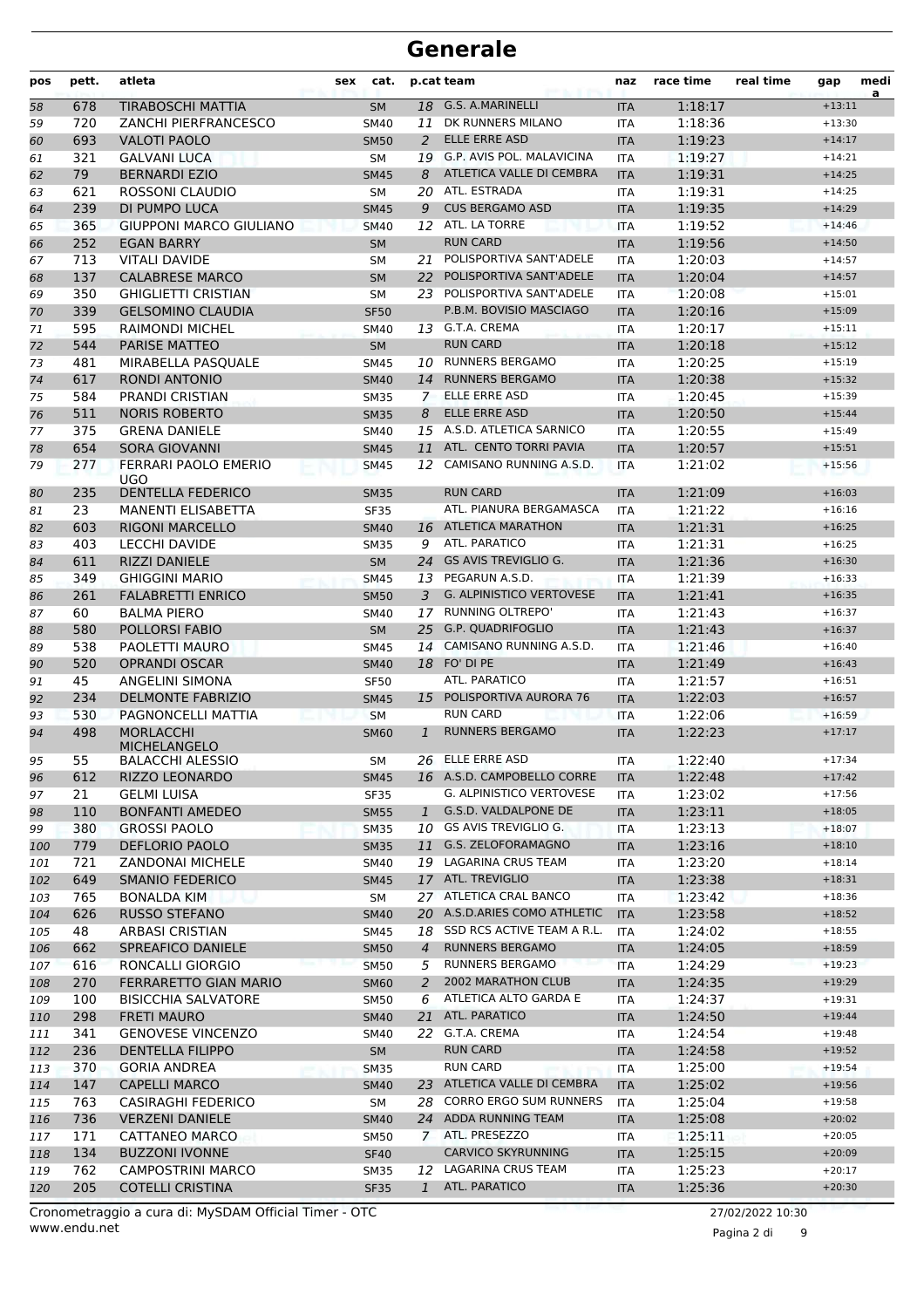| pos | pett. | atleta                         | sex | cat.        |              | p.cat team                       | naz        | race time | real time | gap      | medi<br>a |
|-----|-------|--------------------------------|-----|-------------|--------------|----------------------------------|------------|-----------|-----------|----------|-----------|
| 121 | 634   | <b>SARTINI CRISTIAN</b>        |     | <b>SM45</b> |              | 19 RUNNERS BERGAMO               | <b>ITA</b> | 1:25:37   |           | $+20:31$ |           |
| 122 | 505   | <b>NESSI LUCA</b>              |     | <b>SM</b>   | 29           | <b>RUNNERS BERGAMO</b>           | <b>ITA</b> | 1:25:43   |           | $+20:37$ |           |
| 123 | 247   | <b>DOSSELLI ANGELO</b>         |     | <b>SM60</b> | 3            | ASD RUNNERS VALCALEPIO           | <b>ITA</b> | 1:25:45   |           | $+20:38$ |           |
| 124 | 111   | <b>BONO FRANCESCO MORG.</b>    |     | <b>SM</b>   |              | <b>RUN CARD</b>                  | <b>ITA</b> | 1:25:47   |           | $+20:41$ |           |
| 125 | 673   | <b>TERRANEO GIOVANNA</b>       |     | <b>SF40</b> | $\mathbf{1}$ | A.S.D. MARCIACARATESI            | <b>ITA</b> | 1:25:48   |           | $+20:42$ |           |
| 126 | 620   | ROSSONI CLAUDIO                |     | <b>SM45</b> |              | 20 ASD ORTICA TEAM MILANO        | <b>ITA</b> | 1:25:49   |           | $+20:43$ |           |
| 127 | 418   | <b>LOZA OMAR</b>               |     | <b>SM40</b> |              | <b>RUN CARD</b>                  | <b>ITA</b> | 1:25:49   |           | $+20:43$ |           |
| 128 | 311   | <b>GALASSI DAVIDE GABRIELE</b> |     | <b>SM40</b> |              | 25 ASD ORTICA TEAM MILANO        | <b>ITA</b> | 1:25:53   |           | $+20:47$ |           |
| 129 | 199   | <b>CONTARDI ANDREA</b>         |     | <b>SM35</b> | 13           | <b>ATL. TREVIGLIO</b>            | <b>ITA</b> | 1:25:59   |           | $+20:53$ |           |
| 130 | 702   | <b>VICARIO PAOLO</b>           |     | <b>SM</b>   | 30           | GS AVIS TREVIGLIO G.             | <b>ITA</b> | 1:26:01   |           | $+20:55$ |           |
| 131 | 222   | <b>DAFFI ANDREA</b>            |     | <b>SM50</b> | 8            | <b>ATLETICA BRESCIA</b>          | <b>ITA</b> | 1:26:06   |           | $+21:00$ |           |
| 132 | 189   | <b>CIVERA TOMMASO</b>          |     | <b>SM35</b> |              | 14 G.S. A.MARINELLI              | <b>ITA</b> | 1:26:08   |           | $+21:02$ |           |
| 133 | 144   | <b>CANTALUPPI DANILO</b>       |     | <b>SM40</b> |              | 26 G.P. CASALESE                 | <b>ITA</b> | 1:26:09   |           | $+21:03$ |           |
| 134 | 769   | <b>SILVA PAOLO</b>             |     | <b>SM45</b> |              | 21 FO' DI PE                     | <b>ITA</b> | 1:26:15   |           | $+21:08$ |           |
| 135 | 750   | <b>SCOTTI MICHELE</b>          |     | <b>SM45</b> |              | 22 G.P. CASALESE                 | <b>ITA</b> | 1:26:18   |           | $+21:12$ |           |
| 136 | 267   | <b>FEDERICI NICOLA</b>         |     | <b>SM55</b> | 2            | ATL. RODENGO SAIANO MICO         | <b>ITA</b> | 1:26:23   |           | $+21:16$ |           |
| 137 | 440   | <b>MARCIANO MICHELE</b>        |     | <b>SM45</b> | 23           | POL. CARUGATE                    | <b>ITA</b> | 1:26:28   |           | $+21:22$ |           |
| 138 | 482   | <b>MISTRI ERIC</b>             |     | SM45        |              | 24 G. ALPINISTICO VERTOVESE      | <b>ITA</b> | 1:26:33   |           | $+21:27$ |           |
| 139 | 547   | PARODI STEFANO                 |     | <b>SM</b>   |              | 31 ATL. TREVIGLIO                | <b>ITA</b> | 1:26:40   |           | $+21:33$ |           |
| 140 | 508   | <b>NOBILE ANDREA</b>           |     | <b>SM50</b> | 9            | <b>ASD TRAIN SMART</b>           | <b>ITA</b> | 1:26:41   |           | $+21:35$ |           |
| 141 | 615   | ROMA CARLO MARTINO             |     | <b>SM50</b> |              | <b>RUN CARD</b>                  | <b>ITA</b> | 1:26:44   |           | $+21:38$ |           |
| 142 | 453   | MARVEGGIO FABRIZIO             |     | <b>SM50</b> |              | 10 GR. ESCURS. FALCHI            | <b>ITA</b> | 1:26:46   |           | $+21:40$ |           |
| 143 | 444   | <b>MARIANI FILIPPO</b>         |     | JM          | $\mathbf{1}$ | <b>CUS PRO PATRIA MILANO</b>     | <b>ITA</b> | 1:26:52   |           | $+21:46$ |           |
| 144 | 237   | DI MARTINO IVANA               |     | <b>SF50</b> | 1            | <b>CANOTTIERI MILANO</b>         | <b>ITA</b> | 1:26:52   |           | $+21:46$ |           |
| 145 | 675   | <b>TIBALDINI DAVIDE</b>        |     | <b>SM50</b> | 11           | <b>GS AVIS TREVIGLIO G.</b>      | <b>ITA</b> | 1:26:58   |           | $+21:52$ |           |
| 146 | 159   | <b>CARNE DANIEL</b>            |     | <b>SM</b>   |              | 32 ATL. COLOGNO AL SERIO         | <b>ITA</b> | 1:27:01   |           | $+21:55$ |           |
| 147 | 273   | <b>FERRARI DAVIDE</b>          |     | <b>SM45</b> | 25           | <b>G.P. AVIS POL. MALAVICINA</b> | <b>ITA</b> | 1:27:06   |           | $+21:59$ |           |
| 148 | 771   | KHALFAOUI YASSINE              |     | <b>SM</b>   | 33           | POOL SOC.ATL.ALTA                | <b>ITA</b> | 1:27:07   |           | $+22:00$ |           |
| 149 | 218   | D'AMATO ALESSANDRO             |     | <b>SM40</b> |              | 27 ASD BVKTEAM                   | <b>ITA</b> | 1:27:10   |           | $+22:03$ |           |
| 150 | 265   | <b>FAZIO LUCA</b>              |     | <b>SM</b>   |              | <b>RUN CARD</b>                  | <b>ITA</b> | 1:27:13   |           | $+22:07$ |           |
| 151 | 104   | <b>BOMBELLI MAURO</b>          |     | <b>SM</b>   |              | 34 LA RECASTELLO RADICI          | <b>ITA</b> | 1:27:14   |           | $+22:08$ |           |
| 152 | 63    | <b>BARLABA' MARCELLO</b>       |     | <b>SM55</b> | 3            | <b>CUS BERGAMO ASD</b>           | <b>ITA</b> | 1:27:16   |           | $+22:10$ |           |
| 153 | 338   | <b>GELMI GAETANO</b>           |     | <b>SM50</b> |              | 12 G. ALPINISTICO VERTOVESE      | <b>ITA</b> | 1:27:16   |           | $+22:10$ |           |
| 154 | 430   | <b>MAGONI DANILO</b>           |     | <b>SM</b>   |              | <b>RUN CARD</b>                  | <b>ITA</b> | 1:27:26   |           | $+22:20$ |           |
| 155 | 409   | LOMBARDA LUCA                  |     | <b>SM55</b> | 4            | <b>RUNNERS BERGAMO</b>           | <b>ITA</b> | 1:27:28   |           | $+22:22$ |           |
| 156 | 527   | <b>OSNAGO MIRKO</b>            |     | <b>SM45</b> | 26           | DE RAN CLAB                      | <b>ITA</b> | 1:27:31   |           | $+22:25$ |           |
| 157 | 99    | <b>BIROLINI LARA</b>           |     | <b>SF45</b> | $\mathbf{1}$ | <b>ELLE ERRE ASD</b>             | <b>ITA</b> | 1:27:32   |           | $+22:26$ |           |
| 158 | 242   | <b>DOMINONI MATTEO</b>         |     | SM45        | 27           | <b>GRUPPO PODISTICO MELZO A.</b> | <b>ITA</b> | 1:27:34   |           | $+22:28$ |           |
| 159 | 35    | ALBORGHETTI PATRIZIO           |     | <b>SM55</b> | 5            | <b>RUNNERS BERGAMO</b>           | <b>ITA</b> | 1:27:41   |           | $+22:34$ |           |
| 160 | 325   | <b>GAMBERA MARCO</b>           |     | <b>SM55</b> | 6            | PEGARUN A.S.D.                   | ITA        | 1:27:47   |           | $+22:41$ |           |
| 161 | 636   | <b>SCACCIAFERRO VINCENZO</b>   |     | <b>SM40</b> |              | 28 A.S.D. ATLETICA LUPATOTINA    | <b>ITA</b> | 1:27:49   |           | $+22:43$ |           |
| 162 | 75    | <b>BENAGLIA MICHAEL</b>        |     | SM35        |              | 15 FO' DI PE                     | ITA        | 1:27:51   |           | $+22:45$ |           |
| 163 | 388   | <b>GUSTINETTI CARLO</b>        |     | SM          |              | 35 BERGAMO STARS ATLETICA        | <b>ITA</b> | 1:27:54   |           | $+22:48$ |           |
| 164 | 665   | STIVANELLO ENRICO              |     | <b>SM45</b> | 28           | ROAD RUNNERS CLUB MILANO ITA     |            | 1:27:58   |           | $+22:52$ |           |
| 165 | 184   | <b>CHICHIERCHIA GUIDO</b>      |     | <b>SM35</b> | 16           | <b>URBAN RUNNERS</b>             | <b>ITA</b> | 1:28:03   |           | $+22:57$ |           |
| 166 | 306   | <b>GABUSI MASSIMO</b>          |     | SM45        |              | 29 ATLETICA PERTICA BASSA        | ITA        | 1:28:05   |           | $+22:59$ |           |
| 167 | 194   | <b>COLONETTI ALICE</b>         |     | <b>SF</b>   | $\mathbf{1}$ | <b>BRACCO ATLETICA</b>           | <b>ITA</b> | 1:28:07   |           | $+23:01$ |           |
| 168 | 315   | <b>GALLI FABIO</b>             |     | SM40        |              | <b>RUN CARD</b>                  | ITA        | 1:28:10   |           | $+23:03$ |           |
| 169 | 473   | <b>MESSA DANILO</b>            |     | <b>SM40</b> |              | 29 POOL SOC.ATL.ALTA             | <b>ITA</b> | 1:28:27   |           | $+23:21$ |           |
| 170 | 518   | <b>OGLIARI MICHELA</b>         |     | SF          | 2            | <b>OMBRIANO RUNNING</b>          | <b>ITA</b> | 1:28:32   |           | $+23:25$ |           |
| 171 | 416   | <b>LOSMA SIMONE</b>            |     | <b>SM45</b> |              | 30 ATL. VALLE BREMBANA           | <b>ITA</b> | 1:28:42   |           | $+23:36$ |           |
| 172 | 485   | MONER SANCHEZ JOSE             |     | <b>SM50</b> |              | 13 GRUPPO PODISTICO MELZO A.     | <b>ITA</b> | 1:28:43   |           | $+23:36$ |           |
| 173 | 566   | PIFFARI ANDREA                 |     | <b>SM35</b> |              | 17 ELLE ERRE ASD                 | <b>ITA</b> | 1:28:53   |           | $+23:46$ |           |
| 174 | 149   | CAPITANIO GIACOMO              |     | SM45        |              | 31 ATL. TREVIGLIO                | ITA        | 1:28:57   |           | $+23:51$ |           |
| 175 | 694   | <b>VALSECCHI PIERANGELO</b>    |     | <b>SM50</b> |              | 14 ATL. TREVIGLIO                | <b>ITA</b> | 1:29:03   |           | $+23:57$ |           |
| 176 | 354   | <b>GIANNERINI PAOLO</b>        |     | SM45        |              | <b>RUN CARD</b>                  | ITA        | 1:29:05   |           | $+23:59$ |           |
| 177 | 353   | <b>GIANNERINI MICHELE</b>      |     | <b>SM40</b> |              | <b>RUN CARD</b>                  | <b>ITA</b> | 1:29:05   |           | $+23:59$ |           |
| 178 | 245   | DONESANA ANDREA                |     | <b>SM45</b> | 32           | GS AVIS TREVIGLIO G.             | <b>ITA</b> | 1:29:12   |           | $+24:06$ |           |
| 179 | 420   | LUGOBONI MATTEO                |     | <b>SM45</b> | 33           | ROAD RUNNERS CLUB MILANO ITA     |            | 1:29:16   |           | $+24:10$ |           |
|     |       | <b>GIOVANNI</b>                |     |             |              |                                  |            |           |           |          |           |
| 180 | 640   | <b>SCHIO FEDERICA</b>          |     | <b>SF40</b> |              | 2 A.S.D. ATLETICA LUPATOTINA     | <b>ITA</b> | 1:29:28   |           | $+24:22$ |           |
| 181 | 61    | <b>BARATTA MARCO</b>           |     | <b>SM</b>   |              | 36 ATL. TREVIGLIO                | <b>ITA</b> | 1:29:31   |           | $+24:25$ |           |
| 182 | 319   | <b>GALLIANI GABRIELE</b>       |     | SM45        |              | 34 FO' DI PE                     | ITA        | 1:29:37   |           | $+24:31$ |           |
| 183 | 435   | <b>MAPELLI FILIPPO</b>         |     | SM          |              | <b>RUN CARD</b>                  | <b>ITA</b> | 1:29:39   |           | $+24:33$ |           |
|     |       |                                |     |             |              |                                  |            |           |           |          |           |

Pagina 3 di 9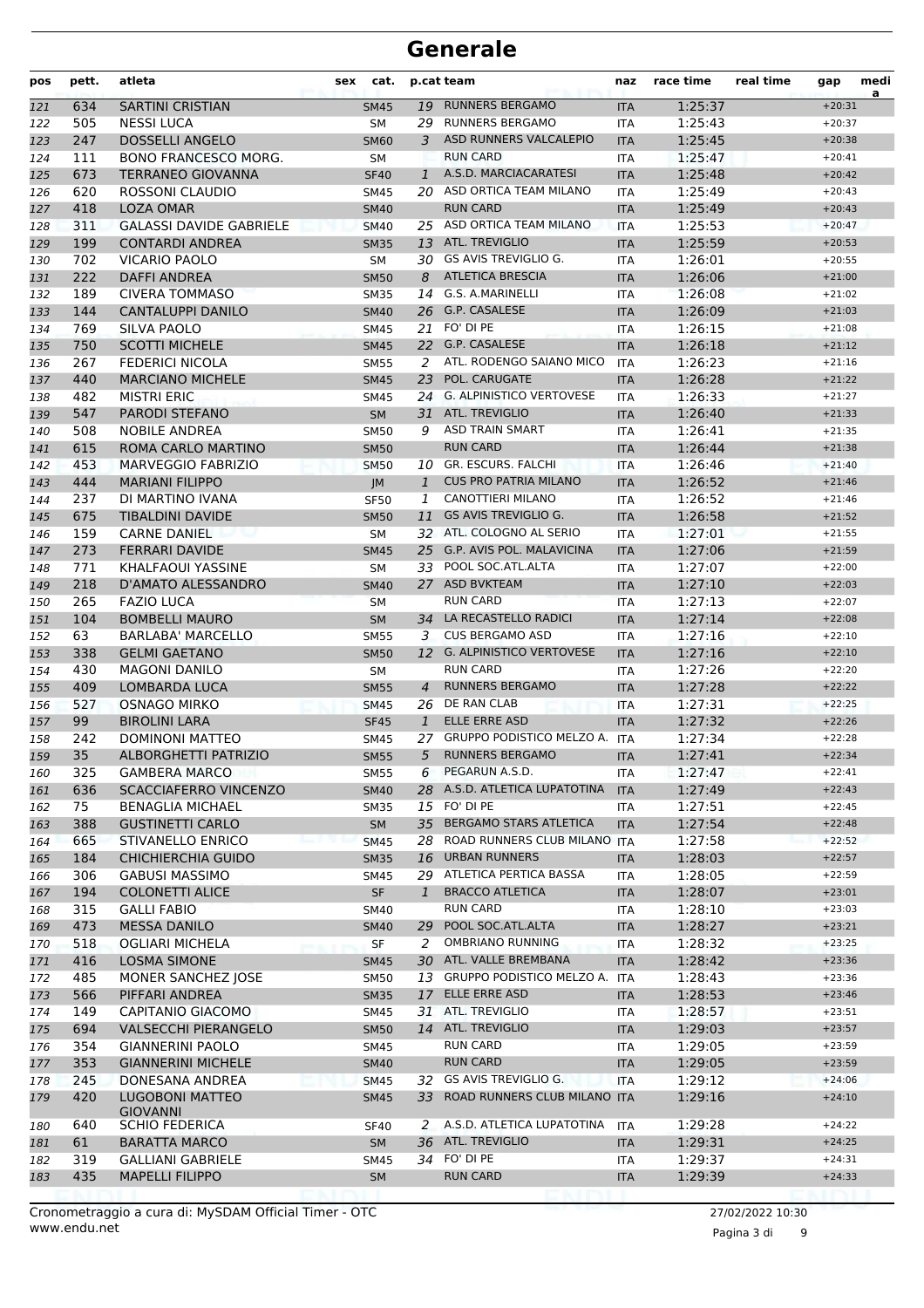| pos | pett. | atleta                                   | sex | cat.        |                | p.cat team                         | naz        | race time | real time | gap      | medi<br>a |
|-----|-------|------------------------------------------|-----|-------------|----------------|------------------------------------|------------|-----------|-----------|----------|-----------|
| 184 | 58    | <b>BALINI GIOVANNI</b>                   |     | <b>SM</b>   |                | 37 G. ALPINISTICO VERTOVESE        | <b>ITA</b> | 1:29:42   |           | $+24:36$ |           |
| 185 | 231   | DEL VECCHIO MARCO                        |     | <b>SM50</b> |                | 15 CANOTTIERI MILANO               | <b>ITA</b> | 1:29:45   |           | $+24:39$ |           |
| 186 | 748   | POZZI PAOLO                              |     | <b>SM45</b> |                | <b>RUN CARD</b>                    | <b>ITA</b> | 1:29:48   |           | $+24:42$ |           |
| 187 | 443   | <b>MARI FEDERICO</b>                     |     | <b>SM</b>   | 38             | <b>RUNNERS BERGAMO</b>             | <b>ITA</b> | 1:29:53   |           | $+24:47$ |           |
| 188 | 70    | <b>BELLONI WILLIAM</b>                   |     | <b>SM</b>   | 39             | ATL. TREVIGLIO                     | <b>ITA</b> | 1:29:53   |           | $+24:47$ |           |
| 189 | 106   | <b>BONASSI CHIARA</b>                    |     | <b>SF35</b> | 2              | ATL. PARATICO                      | <b>ITA</b> | 1:29:54   |           | $+24:47$ |           |
| 190 | 355   | <b>GIARAMIDA GIUSEPPE</b>                |     | <b>SM40</b> | 30 L           | LA MICHETTA                        | <b>ITA</b> | 1:30:07   |           | $+25:01$ |           |
| 191 | 419   | LUCCHINI MATTEO                          |     | <b>SM50</b> |                | 16 FO' DI PE                       | <b>ITA</b> | 1:30:10   |           | $+25:04$ |           |
| 192 | 223   | <b>DANI DAVIDE</b>                       |     | <b>SM40</b> | 31             | <b>GRUPPO PODISTICO MELZO A.</b>   | <b>ITA</b> | 1:30:11   |           | $+25:05$ |           |
| 193 | 483   | <b>MOLOGNI FABRIZIO</b>                  |     | <b>SM35</b> | 18             | RUNNING TORRE DE' ROVERI           | <b>ITA</b> | 1:30:15   |           | $+25:08$ |           |
| 194 | 229   | DE VECCHI GIUDITTA                       |     | <b>SF40</b> | 3              | <b>RUNNERS BERGAMO</b>             | <b>ITA</b> | 1:30:16   |           | $+25:09$ |           |
| 195 | 657   | SPAGLIARDI ANTONIO                       |     | <b>SM60</b> | 4              | G.P. CASALESE                      | <b>ITA</b> | 1:30:16   |           | $+25:10$ |           |
| 196 | 773   | <b>FERRARI PIER MARIA</b>                |     | <b>SM55</b> | 7              | <b>RUNNERS BERGAMO</b>             | <b>ITA</b> | 1:30:17   |           | $+25:11$ |           |
| 197 | 248   | DOZIO FRANCESCO                          |     | SM45        | 35             | POL. LIB. CERNUSCHESE              | <b>ITA</b> | 1:30:21   |           | $+25:15$ |           |
| 198 | 601   | RIBOLLA BARBARA                          |     | <b>SF40</b> | $\overline{4}$ | ATL. PARATICO                      | <b>ITA</b> | 1:30:27   |           | $+25:21$ |           |
| 199 | 629   | SALVI LUCA                               |     | <b>SM45</b> |                | 36 RUNNERS BERGAMO                 | <b>ITA</b> | 1:30:29   |           | $+25:23$ |           |
| 200 | 462   | <b>MAURI DARIO GIOVANNI</b>              |     | <b>SM60</b> | 5              | G.S.A. BRUGHERIO                   | <b>ITA</b> | 1:30:36   |           | $+25:30$ |           |
| 201 | 552   | PASTORELLI ANDREA                        |     | SM45        |                | 37 TEAM OTC SSD ARL                | <b>ITA</b> | 1:30:39   |           | $+25:33$ |           |
| 202 | 504   | <b>NESSI CLAUDIO</b>                     |     | <b>SM65</b> | 1              | <b>RUNNERS BERGAMO</b>             | <b>ITA</b> | 1:30:44   |           | $+25:38$ |           |
| 203 | 383   | <b>GUERINI MANUEL</b>                    |     | SM45        |                | 38 G.S. OROBIE                     | <b>ITA</b> | 1:30:49   |           | $+25:43$ |           |
| 204 | 441   | <b>MARENGHI ALESSANDRO</b>               |     | <b>SM45</b> |                | 39 G.P. QUADRIFOGLIO               | <b>ITA</b> | 1:30:54   |           | $+25:48$ |           |
| 205 | 82    | <b>BERTOLA ROBERTO</b>                   |     | <b>SM50</b> |                | 17 ATL. CASTEL ROZZONE             | <b>ITA</b> | 1:30:58   |           | $+25:51$ |           |
| 206 | 345   | <b>GERARDI FRANCESCO</b>                 |     | <b>SM45</b> |                | <b>RUN CARD</b>                    | <b>ITA</b> | 1:30:58   |           | $+25:52$ |           |
| 207 | 714   | VITALI MASSIMO                           |     | SM45        |                | <b>RUN CARD</b>                    | <b>ITA</b> | 1:31:02   |           | $+25:56$ |           |
| 208 | 174   | <b>CAVALLERI ANDREA</b>                  |     | <b>SM45</b> | 40             | <b>ATL. TREVIGLIO</b>              | <b>ITA</b> | 1:31:04   |           | $+25:58$ |           |
| 209 | 38    | AMADEO PIER PAOLO                        |     | SM40        |                | 32 GS AVIS TREVIGLIO G.            | <b>ITA</b> | 1:31:05   |           | $+25:59$ |           |
| 210 | 196   | <b>COMI DARIO</b>                        |     | <b>SM40</b> | 33             | RUNAWAY MILANO A.S.D.              | <b>ITA</b> | 1:31:06   |           | $+26:00$ |           |
| 211 | 529   | PAGNONCELLI FABIANO                      |     | <b>SM40</b> |                | 34 ATL. E PODISTICA POL.           | <b>ITA</b> | 1:31:08   |           | $+26:02$ |           |
| 212 | 88    | <b>BESTETTI STEFANO</b>                  |     | <b>SM50</b> | 18             | SSD RCS ACTIVE TEAM A R.L.         | <b>ITA</b> | 1:31:10   |           | $+26:04$ |           |
| 213 | 358   | <b>GIBERTI STEFANO</b>                   |     | <b>SM50</b> |                | 19 VERDE PISELLO GROUP             | <b>ITA</b> | 1:31:11   |           | $+26:05$ |           |
| 214 | 450   | <b>MARNI SAMUELE</b>                     |     | <b>SM45</b> | 41             | <b>BERGAMO STARS ATLETICA</b>      | <b>ITA</b> | 1:31:11   |           | $+26:05$ |           |
| 215 | 56    | <b>BALDIS ROBERTO</b>                    |     | <b>SM60</b> | 6              | RUNNING TORRE DE' ROVERI           | <b>ITA</b> | 1:31:12   |           | $+26:06$ |           |
| 216 | 774   | LOCATELLI PAOLO                          |     | <b>SM45</b> | 42             | <b>RUNNERS BERGAMO</b>             | <b>ITA</b> | 1:31:14   |           | $+26:08$ |           |
| 217 | 318   | <b>GALLI LAURA</b>                       |     | <b>SF40</b> | 5              | ASD ORTICA TEAM MILANO             | <b>ITA</b> | 1:31:16   |           | $+26:10$ |           |
| 218 | 633   | <b>SARRI FRANCESCO</b><br><b>ANTONIO</b> |     | <b>SM35</b> |                | <b>RUN CARD</b>                    | <b>ITA</b> | 1:31:18   |           | $+26:12$ |           |
| 219 | 50    | <b>ARLATI GIOVANNI</b>                   |     | <b>SM55</b> | 8              | <b>ADDA RUNNING TEAM</b>           | <b>ITA</b> | 1:31:19   |           | $+26:13$ |           |
| 220 | 757   | PATTERA MIRCO                            |     | <b>SM</b>   | 40             | C.U.S. PARMA                       | <b>ITA</b> | 1:31:20   |           | $+26:14$ |           |
| 221 | 109   | <b>BONFADINI DAVIDE</b>                  |     | <b>SM45</b> |                | 43 VENUS TRIATHLON ACADEMY         | <b>ITA</b> | 1:31:23   |           | $+26:17$ |           |
| 222 | 424   | <b>MACARIO LUCA</b>                      |     | SM45        |                | <b>RUN CARD</b>                    | ITA.       | 1:31:23   |           | $+26:17$ |           |
| 223 | 666   | STOPELLI MARCO                           |     | SM40        |                | 35 ATL. PRESEZZO                   | ITA        | 1:31:28   |           | $+26:22$ |           |
| 224 | 642   | <b>SCUDELETTI GUIDO</b>                  |     | <b>SM55</b> | 9              | DYNAMIC CLUB BERGAMO               | <b>ITA</b> | 1:31:30   |           | $+26:24$ |           |
| 225 | 624   | RUARO CRISTIANO                          |     | <b>SM50</b> | 20             | ASD ORTICA TEAM MILANO             | <b>ITA</b> | 1:31:31   |           | $+26:25$ |           |
| 226 | 733   | <b>SCALA STEFANO</b>                     |     | <b>SM50</b> | 21             | ROAD RUNNERS CLUB MILANO ITA       |            | 1:31:35   |           | $+26:29$ |           |
| 227 | 476   | MILANI MATTEO                            |     | SM          |                | 41 S.S. LAZIO ATLETICA LEGGERA ITA |            | 1:31:37   |           | $+26:31$ |           |
| 228 | 128   | <b>BRUSAMOLINO LIVIO</b>                 |     | PM          |                | <b>RUN CARD</b>                    | <b>ITA</b> | 1:31:38   |           | $+26:32$ |           |
| 229 | 405   | LEONARDI MASSIMO                         |     | SM40        |                | 36 ASD TRAIN SMART                 | ITA        | 1:31:43   |           | $+26:37$ |           |
| 230 | 641   | <b>SCOTTI VALERIO</b>                    |     | <b>SM40</b> |                | 37 ASD ORTICA TEAM MILANO          | <b>ITA</b> | 1:31:44   |           | $+26:38$ |           |
| 231 | 466   | MELISURGO FRANCESCO                      |     | <b>SM50</b> |                | 22 ASD ORTICA TEAM MILANO          | ITA        | 1:31:49   |           | $+26:43$ |           |
| 232 | 268   | <b>FENOTTI MASSIMO</b>                   |     | <b>SM60</b> | $7^{\circ}$    | <b>ATLETICA BRESCIA</b>            | <b>ITA</b> | 1:31:52   |           | $+26:46$ |           |
| 233 | 165   | CARRARA MASSIMILIANO                     |     | <b>SM50</b> |                | 23 RUNNERS BERGAMO                 | ITA        | 1:31:56   |           | $+26:50$ |           |
| 234 | 412   | <b>LONGO ROBERTO</b>                     |     | SM45        |                | 44 A.S.D. ATLETICA SARNICO         | <b>ITA</b> | 1:31:57   |           | $+26:51$ |           |
| 235 | 447   | <b>MARINO LUIGI</b>                      |     | SM50        |                | 24 RUNNERS BERGAMO                 | ITA        | 1:32:07   |           | $+27:01$ |           |
| 236 | 362   | <b>GIOVANNINI CHRISTIAN</b>              |     | <b>SM</b>   |                | 42 ATL. TREVIGLIO                  | <b>ITA</b> | 1:32:07   |           | $+27:01$ |           |
| 237 | 371   | <b>GRANDI GUIDO</b>                      |     | SM50        |                | <b>RUN CARD</b>                    | <b>ITA</b> | 1:32:15   |           | $+27:09$ |           |
| 238 | 578   | PLIZZARI UMBERTO                         |     | <b>SM55</b> | 10             | CAMISANO RUNNING A.S.D.            | <b>ITA</b> | 1:32:21   |           | $+27:15$ |           |
| 239 | 686   | TURANI FABIO MASSIMO                     |     | SM40        |                | 38 ASD RUNNERS VALCALEPIO          | ITA        | 1:32:22   |           | $+27:15$ |           |
| 240 | 448   | <b>MARINO MARCO</b>                      |     | <b>SM50</b> |                | 25 MARCIATORI SAN GIORGIO          | <b>ITA</b> | 1:32:25   |           | $+27:19$ |           |
| 241 | 478   | <b>MILESI EMANUELE</b>                   |     | SM45        |                | 45 RUNNERS BERGAMO                 | <b>ITA</b> | 1:32:31   |           | $+27:25$ |           |
| 242 | 244   | DONEDA MIRCO                             |     | <b>SM45</b> |                | 46 ATL. CASTEL ROZZONE             | <b>ITA</b> | 1:32:34   |           | $+27:27$ |           |
| 243 | 254   | <b>ESPOSITO PATRICK</b>                  |     | SM40        |                | 39 RUNNERS BERGAMO                 | ITA        | 1:32:37   |           | $+27:30$ |           |
| 244 | 155   | <b>CARBOLLI GIANPIETRO</b>               |     | <b>SM50</b> |                | 26 ATL. CASTEL ROZZONE             | <b>ITA</b> | 1:32:41   |           | $+27:35$ |           |
| 245 | 777   | <b>MONCHIERI SANDRO</b>                  |     | SM55        | 11             | <b>VENUS TRIATHLON ACADEMY</b>     | ITA        | 1:32:46   |           | $+27:40$ |           |
| 246 | 92    | <b>BETTONI LORENZO</b>                   |     | <b>SM35</b> | 19             | G.P. QUADRIFOGLIO                  | <b>ITA</b> | 1:32:47   |           | $+27:41$ |           |
|     |       |                                          |     |             |                |                                    |            |           |           |          |           |

Pagina 4 di 9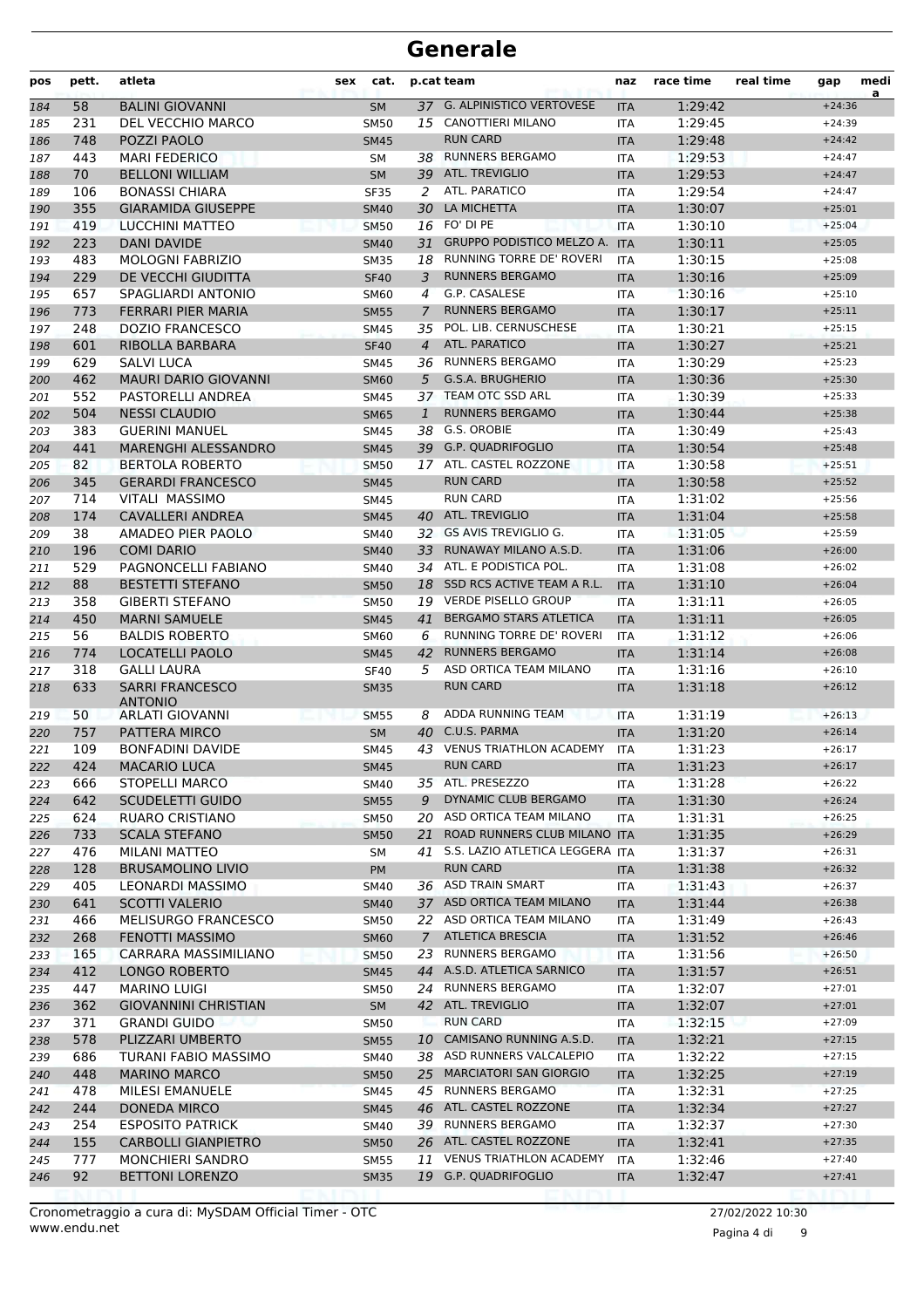| pos        | pett.      | atleta                                          | sex | cat.                       |    | p.cat team                                                | naz                      | race time          | real time | gap                  | medi<br>a |
|------------|------------|-------------------------------------------------|-----|----------------------------|----|-----------------------------------------------------------|--------------------------|--------------------|-----------|----------------------|-----------|
| 247        | 521        | <b>OPRANDI SARA</b>                             |     | <b>SF</b>                  | 3  | FO' DI PE                                                 | <b>ITA</b>               | 1:32:52            |           | $+27:45$             |           |
| 248        | 764        | <b>CORTINOVIS DANTE</b>                         |     | <b>SM50</b>                |    | 27 G.S. A.MARINELLI                                       | <b>ITA</b>               | 1:32:53            |           | $+27:46$             |           |
|            |            | <b>SEBASTIANO</b>                               |     |                            |    |                                                           |                          |                    |           |                      |           |
| 249        | 442        | <b>MARGOLFO CARLO</b>                           |     | <b>SM55</b>                |    | 12 ATLETICA ALTO LARIO                                    | <b>ITA</b>               | 1:33:02            |           | $+27:55$             |           |
| 250        | 500        | <b>MORONI FLAVIO</b>                            |     | <b>SM55</b>                |    | 13 CAMISANO RUNNING A.S.D.<br>47 A.S.D. ATLETICA SARNICO  | <b>ITA</b>               | 1:33:04<br>1:33:07 |           | $+27:58$<br>$+28:01$ |           |
| 251<br>252 | 274<br>130 | <b>FERRARI DONATO</b><br><b>BRUSCO EMANUELE</b> |     | <b>SM45</b><br><b>SM45</b> |    | 48 G.P. AVIS POL. MALAVICINA                              | <b>ITA</b><br><b>ITA</b> | 1:33:07            |           | $+28:01$             |           |
| 253        | 294        | <b>FRANZONI STEFANO</b>                         |     | <b>SM45</b>                |    | 49 ATLETICA BRESCIA                                       | <b>ITA</b>               | 1:33:12            |           | $+28:06$             |           |
| 254        | 30         | ALBANI IVAN                                     |     | <b>SM50</b>                | 28 | <b>BERGAMO STARS ATLETICA</b>                             | <b>ITA</b>               | 1:33:13            |           | $+28:07$             |           |
| 255        | 384        | <b>GUERINI OMAR</b>                             |     | <b>SM35</b>                | 20 | ATL. FRANCIACORTA                                         | <b>ITA</b>               | 1:33:22            |           | $+28:16$             |           |
| 256        | 491        | MONZIO COMPAGNONI                               |     | SM55                       | 14 | <b>GS AVIS TREVIGLIO G.</b>                               | <b>ITA</b>               | 1:33:27            |           | $+28:21$             |           |
|            | 313        | <b>GIUSEPPE</b><br><b>GALBUSERI VALENTINA</b>   |     |                            | 6  | ATL. LAMBRO MILANO                                        |                          | 1:33:28            |           | $+28:22$             |           |
| 257        | 263        | <b>FAVA FRANCESCA</b>                           |     | <b>SF40</b><br>SF          | 4  | <b>G.S. DILETTANTISTICO</b>                               | <b>ITA</b><br><b>ITA</b> | 1:33:30            |           | $+28:24$             |           |
| 258<br>259 | 568        | PINELLI DANIELE                                 |     | <b>SM50</b>                | 29 | <b>ATL. TREVIGLIO</b>                                     | <b>ITA</b>               | 1:33:32            |           | $+28:26$             |           |
| 260        | 363        | <b>GIRAMI DARIO</b>                             |     | <b>SM60</b>                | 8  | ATL. PRESEZZO                                             | <b>ITA</b>               | 1:33:34            |           | $+28:28$             |           |
| 261        | 73         | <b>BELOTTI STEFANO</b>                          |     | <b>SM40</b>                | 40 | <b>RUNNERS BERGAMO</b>                                    | <b>ITA</b>               | 1:33:34            |           | $+28:28$             |           |
| 262        | 728        | ZOCCO MARCO                                     |     | <b>SM40</b>                | 41 | <b>ASD BVKTEAM</b>                                        | <b>ITA</b>               | 1:33:36            |           | $+28:30$             |           |
| 263        | 579        | POGGIO CRISTIANO MARIA                          |     | <b>SM45</b>                | 50 | <b>GS AVIS TREVIGLIO G.</b>                               | <b>ITA</b>               | 1:33:39            |           | $+28:32$             |           |
| 264        | 668        | SURACE BENEDETTO                                |     | SM40                       |    | 42 ATL. CISERANO                                          | <b>ITA</b>               | 1:33:40            |           | $+28:34$             |           |
| 265        | 52         | <b>ARRIGONI LUCA</b>                            |     | <b>SM35</b>                | 21 | ELLE ERRE ASD                                             | <b>ITA</b>               | 1:33:51            |           | $+28:44$             |           |
| 266        | 83         | <b>BERTOLI MARCO</b>                            |     | SM40                       | 43 | <b>CREMONACORRE ASD</b>                                   | <b>ITA</b>               | 1:33:53            |           | $+28:47$             |           |
| 267        | 192        | <b>CLUSAZ ELVIS</b>                             |     | <b>SM40</b>                |    | <b>RUN CARD</b>                                           | <b>ITA</b>               | 1:33:54            |           | $+28:48$             |           |
| 268        | 422        | LUONGO FRANCESCO                                |     | <b>SM40</b>                | 44 | POL. UNICREDIT                                            | <b>ITA</b>               | 1:33:55            |           | $+28:49$             |           |
| 269        | 632        | <b>SANTI FABIO</b>                              |     | <b>SM35</b>                |    | <b>RUN CARD</b>                                           | <b>ITA</b>               | 1:34:02            |           | $+28:56$             |           |
| 270        | 89         | <b>BESTWICK SOPHIE</b>                          |     | SF                         |    | <b>RUN CARD</b>                                           | <b>ITA</b>               | 1:34:02            |           | $+28:56$             |           |
| 271        | 257        | <b>FACCIOLO VALERIO</b>                         |     | <b>SM50</b>                | 30 | EUROATLETICA 2002                                         | <b>ITA</b>               | 1:34:02            |           | $+28:56$             |           |
| 272        | 211        | <b>CRISTINELLI DIEGO</b>                        |     | SM45                       | 51 | A.S.D. ATLETICA SARNICO                                   | <b>ITA</b>               | 1:34:03            |           | $+28:57$             |           |
| 273        | 288        | <b>FOLETTI GIACOMO</b>                          |     | <b>SM45</b>                | 52 | <b>ROSA RUNNING TEAM</b>                                  | <b>ITA</b>               | 1:34:05            |           | $+28:59$             |           |
| 274        | 302        | <b>FUGAZZOLA MARCO</b>                          |     | <b>SM</b>                  |    | <b>RUN CARD</b>                                           | <b>ITA</b>               | 1:34:06            |           | $+29:00$             |           |
| 275        | 704        | <b>VIGANI ROBERTO</b>                           |     | <b>SM55</b>                | 15 | ATL. VILLONGO                                             | <b>ITA</b>               | 1:34:07            |           | $+29:01$             |           |
| 276        | 398        | LANZENI DIEGO                                   |     | <b>SM35</b>                |    | 22 ATL. COLOGNO AL SERIO                                  | <b>ITA</b>               | 1:34:12            |           | $+29:06$             |           |
| 277        | 148        | <b>CAPELLI RENATO</b>                           |     | <b>SM60</b>                | 9  | <b>BERGAMO STARS ATLETICA</b>                             | <b>ITA</b>               | 1:34:21            |           | $+29:15$             |           |
| 278        | 132        | <b>BULZI MAURIZIO</b>                           |     | SM45                       | 53 | <b>G.P. QUADRIFOGLIO</b>                                  | <b>ITA</b>               | 1:34:23            |           | $+29:17$             |           |
| 279        | 67         | <b>BAZZANELLA IURI</b>                          |     | <b>SM50</b>                | 31 | LAGARINA CRUS TEAM                                        | <b>ITA</b>               | 1:34:27            |           | $+29:20$             |           |
| 280        | 635        | <b>SBERNINI MICHELA</b>                         |     | <b>SF</b>                  | 5  | ATL. PARATICO                                             | <b>ITA</b>               | 1:34:28            |           | $+29:22$             |           |
| 281        | 679        | <b>TOGNI SERGIO</b>                             |     | <b>SM60</b>                |    | <b>RUN CARD</b>                                           | <b>ITA</b>               | 1:34:36            |           | $+29:30$             |           |
| 282<br>283 | 243<br>335 | DONEDA MAURO<br><b>GAUDENZI GIORGIO</b>         |     | <b>SM50</b>                |    | 32 ATL. CASTEL ROZZONE<br>33 ROAD RUNNERS CLUB MILANO ITA | <b>ITA</b>               | 1:34:37            |           | $+29:30$<br>$+29:32$ |           |
| 284        | 767        | LOCATELLI MIRCKO                                |     | <b>SM50</b>                |    | 45 RUNNERS BERGAMO                                        |                          | 1:34:38<br>1:34:45 |           | $+29:39$             |           |
| 285        | 256        | <b>FACCINCANI VERONICA</b>                      |     | SM40<br><b>SF45</b>        |    | 2 G.P. AVIS POL. MALAVICINA                               | ITA<br><b>ITA</b>        | 1:34:48            |           | $+29:42$             |           |
| 286        | 228        | DE PICCOLI ERALDO                               |     | <b>SM55</b>                |    | RUN CARD                                                  | ITA                      | 1:34:51            |           | $+29:44$             |           |
| 287        | 284        | FIORAVANTI ALESSANDRO                           |     | <b>SM50</b>                |    | <b>RUN CARD</b>                                           | <b>ITA</b>               | 1:34:51            |           | $+29:45$             |           |
|            |            | <b>PACO</b>                                     |     |                            |    |                                                           |                          |                    |           |                      |           |
| 288        | 169        | <b>CASTELLI ROBERTO</b>                         |     | SM45                       |    | 54 CAMPUS VARESE RUNNERS                                  | ITA                      | 1:34:53            |           | $+29:47$             |           |
| 289        | 78         | <b>BENINI DAVIDE</b>                            |     | SM                         |    | 43 SPORTS CLUB MELEGNANO<br>34 A.S.D. ATLETICA SARNICO    | <b>ITA</b>               | 1:34:53            |           | $+29:47$             |           |
| 290        | 84         | BERTOLI MARINO ANGELO<br>PESENTI CRISTIAN       |     | SM50                       |    | 55 RUNNING TORRE DE' ROVERI                               | ITA                      | 1:34:59            |           | $+29:52$<br>$+29:57$ |           |
| 291<br>292 | 563<br>517 | <b>OGGIONI STEFANO</b>                          |     | <b>SM45</b><br>SM45        |    | 56 NUOVA ATLETICA ASTRO                                   | <b>ITA</b><br>ITA        | 1:35:03<br>1:35:09 |           | $+30:03$             |           |
| 293        | 31         | ALBERIO SALVATORE                               |     | <b>SM55</b>                |    | 16 A.S.D. ATLETICA SICILIA                                | <b>ITA</b>               | 1:35:13            |           | $+30:06$             |           |
| 294        | 484        | MONELLA VIRGILIO                                |     | SM65                       |    | 2 ATL. REBO GUSSAGO                                       | ITA                      | 1:35:15            |           | $+30:08$             |           |
| 295        | 215        | <b>CUDA STEFANO</b>                             |     | <b>SM40</b>                |    | RUN CARD                                                  | <b>ITA</b>               | 1:35:15            |           | $+30:09$             |           |
| 296        | 604        | RINALDI FABIO                                   |     | SM                         |    | 44 A.S.D. ATLETICA SARNICO                                | ITA                      | 1:35:18            |           | $+30:12$             |           |
| 297        | 85         | <b>BERTULESSI GRAZIANO</b>                      |     | <b>SM40</b>                |    | 46 ATL. TREVIGLIO                                         | <b>ITA</b>               | 1:35:20            |           | $+30:14$             |           |
| 298        | 213        | <b>CUBEDDU WILLIAM</b>                          |     | SM50                       |    | 35 ROMANO RUNNING                                         | ITA                      | 1:35:23            |           | $+30:17$             |           |
| 299        | 320        | <b>GALLIZZI ANGELO</b>                          |     | <b>SM45</b>                |    | 57 ATLETICA CINISELLO                                     | <b>ITA</b>               | 1:35:27            |           | $+30:21$             |           |
| 300        | 680        | TRANCHIDA RICCARDO                              |     | <b>SM35</b>                |    | 23 A.S. DILETT. G.S.ATL.MAZARA                            | ITA                      | 1:35:28            |           | $+30:21$             |           |
| 301        | 357        | <b>GIBELLINI STEFANO</b>                        |     | <b>SM45</b>                |    | 58 RUNNERS BERGAMO                                        | <b>ITA</b>               | 1:35:28            |           | $+30:22$             |           |
| 302        | 337        | <b>GELMI DAVIDE</b>                             |     | <b>SM40</b>                |    | 47 G. ALPINISTICO VERTOVESE                               | ITA                      | 1:35:30            |           | $+30:24$             |           |
| 303        | 655        | SORTE CRISTIAN                                  |     | <b>SM45</b>                |    | 59 GRUPPO PODISTICO ARCENE                                | <b>ITA</b>               | 1:35:30            |           | $+30:24$             |           |
| 304        | 151        | CAPPELLO LUCA                                   |     | SM40                       |    | 48 G.P. GORGONZOLA 88                                     | ITA                      | 1:35:38            |           | $+30:32$             |           |
| 305        | 709        | VISINI ALBERTO                                  |     | <b>SM35</b>                |    | 24 G. ALPINISTICO VERTOVESE                               | <b>ITA</b>               | 1:35:42            |           | $+30:36$             |           |
| 306        | 706        | <b>VILLA MATTEO</b>                             |     | SM35                       |    | 25 ATL. PRESEZZO                                          | ITA                      | 1:35:46            |           | $+30:39$             |           |
| 307        | 614        | RODELLI MICHELE                                 |     | <b>SM50</b>                |    | 36 G.P. AVIS POL. MALAVICINA                              | <b>ITA</b>               | 1:35:49            |           | $+30:43$             |           |
| 308        | 62         | <b>BARBETTA MARCO</b>                           |     | SM60                       |    | 10 RUNNING TORRE DE' ROVERI                               | ITA                      | 1:35:50            |           | $+30:44$             |           |

Pagina 5 di 9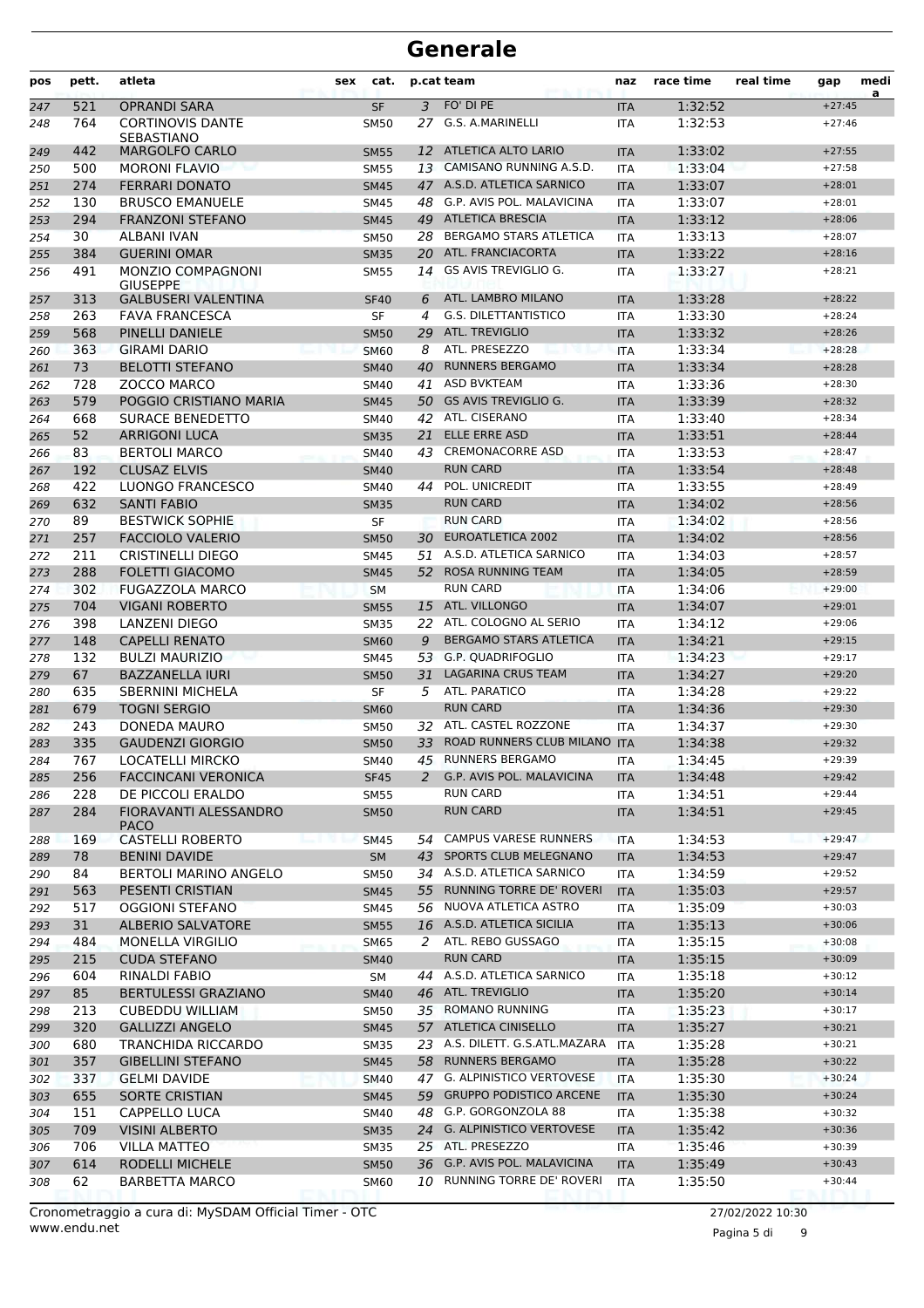| pos        | pett.      | atleta                                        | sex | cat.                       |                | p.cat team                                    | naz                      | race time          | real time | gap                  | medi<br>a |
|------------|------------|-----------------------------------------------|-----|----------------------------|----------------|-----------------------------------------------|--------------------------|--------------------|-----------|----------------------|-----------|
| 309        | 113        | <b>BORDOGNA ANGELO</b>                        |     | <b>SM50</b>                |                | 37 RUNNING TORRE DE' ROVERI                   | <b>ITA</b>               | 1:35:50            |           | $+30:44$             |           |
| 310        | 156        | <b>CARMINATI CLAUDIO</b>                      |     | <b>SM45</b>                |                | <b>RUN CARD</b>                               | <b>ITA</b>               | 1:35:51            |           | $+30:45$             |           |
| 311        | 22         | <b>MAJER DANIELA</b>                          |     | <b>SF45</b>                | 3              | <b>BERGAMO STARS ATLETICA</b>                 | <b>ITA</b>               | 1:36:00            |           | $+30:54$             |           |
| 312        | 74         | <b>BENAGLI MASSIMO</b>                        |     | <b>SM55</b>                | 17             | <b>G. ALPINISTICO VERTOVESE</b>               | <b>ITA</b>               | 1:36:00            |           | $+30:54$             |           |
| 313        | 343        | <b>GENTILI GRAZIANO</b>                       |     | <b>SM45</b>                |                | 60 VERDE PISELLO GROUP                        | <b>ITA</b>               | 1:36:02            |           | $+30:56$             |           |
| 314        | 426        | <b>MAFFEIS WILMER</b>                         |     | <b>SM50</b>                |                | 38 ATL. LA TORRE                              | ITA                      | 1:36:06            |           | $+30:59$             |           |
| 315        | 526        | <b>OSIO ROBERTO</b>                           |     | <b>SM45</b>                |                | 61 ATL. CASTEL ROZZONE                        | <b>ITA</b>               | 1:36:10            |           | $+31:04$             |           |
| 316        | 300        | <b>FRIGGI ANTONIO</b>                         |     | <b>SM65</b>                |                | <b>RUN CARD</b>                               | <b>ITA</b>               | 1:36:18            |           | $+31:12$             |           |
| 317        | 445        | <b>MARINELLI ALESSIO</b>                      |     | PM                         |                | <b>RUN CARD</b>                               | <b>ITA</b>               | 1:36:20            |           | $+31:14$             |           |
| 318        | 772        | DI PAOLO MARCO                                |     | <b>SM45</b>                | 62             | FO' DI PE                                     | ITA                      | 1:36:24            |           | $+31:18$             |           |
| 319        | 381        | <b>GROTTOLO IVANO</b>                         |     | <b>SM55</b>                | 18             | ATLETICA ALTO GARDA E                         | <b>ITA</b>               | 1:36:36            |           | $+31:29$             |           |
| 320        | 496        | <b>MORETTI LUIGI</b>                          |     | SM60                       | 11             | <b>ROMANO RUNNING</b>                         | <b>ITA</b>               | 1:36:43            |           | $+31:37$             |           |
| 321        | 719        | <b>ZANA NICOLA</b>                            |     | <b>SM</b>                  |                | <b>RUN CARD</b>                               | <b>ITA</b>               | 1:36:46            |           | $+31:40$             |           |
| 322        | 591        | PROPERSI STERBIATI<br><b>ERNESTO</b>          |     | <b>SM35</b>                |                | <b>RUN CARD</b>                               | ITA                      | 1:36:49            |           | $+31:43$             |           |
| 323        | 687        | <b>TURANI GIOVANNI</b>                        |     | <b>SM45</b>                |                | <b>RUN CARD</b>                               | <b>ITA</b>               | 1:36:51            |           | $+31:44$             |           |
| 324        | 524        | <b>ORSINI MAURO</b>                           |     | <b>SM50</b>                | 39             | G.P. CASALESE                                 | <b>ITA</b>               | 1:36:53            |           | $+31:47$             |           |
| 325        | 369        | <b>GOLINO MARCO</b>                           |     | <b>SM50</b>                | 40             | <b>RUNNERS BERGAMO</b>                        | <b>ITA</b>               | 1:36:53            |           | $+31:47$             |           |
| 326        | 590        | PRIVITERA RICCARDO                            |     | <b>SM</b>                  |                | <b>RUN CARD</b>                               | ITA                      | 1:36:57            |           | $+31:51$             |           |
| 327        | 669        | <b>TADINI CRISTIAN</b>                        |     | <b>SM40</b>                |                | 49 ATL. TREVIGLIO                             | <b>ITA</b>               | 1:36:58            |           | $+31:52$             |           |
| 328        | 39         | ANDERLINI JONATHAN                            |     | <b>SM</b>                  |                | <b>RUN CARD</b>                               | <b>ITA</b>               | 1:36:59            |           | $+31:52$             |           |
| 329        | 522        | <b>ORLANDINI GIOVANNI</b><br><b>MARIO</b>     |     | <b>SM50</b>                | 41             | ATL. VALLE BREMBANA<br><b>RUNNING OLTREPO</b> | <b>ITA</b>               | 1:36:59            |           | $+31:52$             |           |
| 330        | 625        | <b>RUNDO BARBARA</b>                          |     | <b>SF35</b>                | 3              | <b>RUN CARD</b>                               | <b>ITA</b>               | 1:36:59<br>1:36:59 |           | $+31:53$<br>$+31:53$ |           |
| 331        | 264<br>259 | <b>FAVERO PIETRO</b><br><b>FAGIOLI NADIA</b>  |     | <b>SM</b>                  | $\overline{a}$ | A.S.D. TEAM KM SPORT                          | <b>ITA</b>               | 1:37:11            |           | $+32:05$             |           |
| 332        |            |                                               |     | <b>SF45</b>                | 50             | <b>TEAM PASTURO ASD</b>                       | <b>ITA</b>               | 1:37:17            |           | $+32:11$             |           |
| 333<br>334 | 119<br>652 | <b>BRAMBILLA ANTONIO</b><br>SOMMARIVA LORENZO |     | <b>SM40</b><br><b>SM45</b> |                | 63 FO' DI PE                                  | <b>ITA</b><br><b>ITA</b> | 1:37:18            |           | $+32:12$             |           |
| 335        | 348        | <b>GHEZZI ANDREA</b>                          |     | <b>SM</b>                  |                | 45 ASD 3'.30" TEAM                            | <b>ITA</b>               | 1:37:18            |           | $+32:12$             |           |
| 336        | 190        | <b>CLERICI DANILO</b>                         |     | <b>SM55</b>                |                | 19 ATL. PRESEZZO                              | <b>ITA</b>               | 1:37:19            |           | $+32:13$             |           |
| 337        | 312        | <b>GALBIATI COSTANTE</b>                      |     | <b>SM55</b>                |                | 20 ATL. TREVIGLIO                             | <b>ITA</b>               | 1:37:21            |           | $+32:15$             |           |
| 338        | 44         | <b>ANGELINI FRANCESCA</b>                     |     | <b>SF45</b>                | 5              | <b>VENUS TRIATHLON ACADEMY</b>                | <b>ITA</b>               | 1:37:24            |           | $+32:18$             |           |
| 339        | 724        | <b>ZANFORLIN IVAN</b>                         |     | <b>SM45</b>                |                | 64 A.L.S. CREMELLA                            | <b>ITA</b>               | 1:37:26            |           | $+32:20$             |           |
| 340        | 276        | <b>FERRARI LUCA</b>                           |     | <b>SM35</b>                |                | <b>RUN CARD</b>                               | <b>ITA</b>               | 1:37:29            |           | $+32:23$             |           |
| 341        | 178        | <b>CECCARELLI ANDREA</b>                      |     | <b>SM35</b>                |                | 26 G.P. VILLASANTESE                          | <b>ITA</b>               | 1:37:45            |           | $+32:39$             |           |
| 342        | 630        | SANCHINI ANDREA                               |     | <b>SM35</b>                |                | 27 U.S. DOLOMITICA ASD                        | <b>ITA</b>               | 1:37:47            |           | $+32:41$             |           |
| 343        | 150        | CAPOFERRI GIANBATTISTA                        |     | <b>SM55</b>                | 21             | ATL. VILLONGO                                 | <b>ITA</b>               | 1:37:48            |           | $+32:42$             |           |
| 344        | 323        | <b>GAMBA PIERINO</b>                          |     | <b>SM75</b>                | 1              | <b>MARATHON TEAM BG</b>                       | <b>ITA</b>               | 1:37:49            |           | $+32:43$             |           |
| 345        | 385        | <b>GUERINI VITTORIA</b>                       |     | <b>SF45</b>                | 6              | ATL. SALETTI                                  | <b>ITA</b>               | 1:37:49            |           | $+32:43$             |           |
| 346        | 465        | MAZZOLENI JARI                                |     | <b>SM35</b>                | 28             | <b>RUNNERS BERGAMO</b>                        | <b>ITA</b>               | 1:37:52            |           | $+32:46$             |           |
| 347        | 778        | <b>MORELLI FABRIZIO</b>                       |     | <b>SM45</b>                |                | 65 GS AVIS TREVIGLIO G.                       | <b>ITA</b>               | 1:37:54            |           | $+32:48$             |           |
| 348        | 534        | PANKO ANNA EMILIA                             |     | SF35                       | 4              | G.S. A.MARINELLI                              | ITA                      | 1:37:56            |           | $+32:50$             |           |
| 349        | 571        | PIROVANO ALESSANDRO                           |     | <b>SM45</b>                | 66             | GS AVIS TREVIGLIO G.                          | <b>ITA</b>               | 1:37:59            |           | $+32:53$             |           |
| 350        | 42         | ANDREOTTI SERGIO                              |     | <b>SM65</b>                | 3              | <b>CORRO ERGO SUM RUNNERS</b>                 | <b>ITA</b>               | 1:38:01            |           | $+32:55$             |           |
| 351        | 716        | <b>WATZKE UMBERTO</b>                         |     | <b>SM50</b>                |                | 42 RUNNERS BERGAMO                            | <b>ITA</b>               | 1:38:06            |           | $+33:00$             |           |
| 352        | 490        | <b>MONZANI MARCO</b>                          |     | <b>SM55</b>                |                | <b>RUN CARD</b>                               | <b>ITA</b>               | 1:38:07            |           | $+33:01$             |           |
| 353        | 717        | <b>ZALTIERI DANILO</b>                        |     | <b>SM40</b>                |                | <b>RUN CARD</b>                               | <b>ITA</b>               | 1:38:08            |           | $+33:02$             |           |
| 354        | 760        | LEVATI STEFANO EMILIO                         |     | SM40                       |                | 51 GRUPPO PODISTI CIARLASCHI                  | ITA                      | 1:38:09            |           | $+33:03$             |           |
| 355        | 606        | RINALDI PAOLA                                 |     | <b>SF</b>                  | 6              | <b>RUNNERS BERGAMO</b>                        | <b>ITA</b>               | 1:38:12            |           | $+33:05$             |           |
| 356        | 47         | APPIANI SERGIO                                |     | <b>SM50</b>                | 43             | <b>RUNNERS BERGAMO</b>                        | <b>ITA</b>               | 1:38:12            |           | $+33:06$             |           |
| 357        | 535        | PANSA GIOVANNI                                |     | <b>SM60</b>                |                | 12 RUNNERS BERGAMO                            | <b>ITA</b>               | 1:38:17            |           | $+33:11$             |           |
| 358        | 585        | PRANDI OMAR                                   |     | <b>SM45</b>                |                | 67 RUNNERS BERGAMO                            | <b>ITA</b>               | 1:38:18            |           | $+33:12$             |           |
| 359        | 269        | <b>FERRANTE ANGELO</b><br><b>MICHELE</b>      |     | <b>SM50</b>                |                | 44 ASD ORTICA TEAM MILANO                     | <b>ITA</b>               | 1:38:18            |           | $+33:12$             |           |
| 360        | 408        | LOCATELLI SAMUELE<br>EMILIO                   |     | SM45                       |                | 68 RUNNERS BERGAMO                            | ITA                      | 1:38:20            |           | $+33:14$             |           |
| 361        | 346        | <b>GERBI RAFFAELE</b>                         |     | <b>SM50</b>                |                | 45 GRUPPO PODISTI CIARLASCHI                  | <b>ITA</b>               | 1:38:22            |           | $+33:16$             |           |
| 362        | 602        | <b>RICCI GIUSEPPE</b>                         |     | <b>SM50</b>                |                | 46 G.S. ZELOFORAMAGNO                         | ITA                      | 1:38:26            |           | $+33:20$             |           |
| 363        | 307        | <b>GADALETA GIOVANNI</b>                      |     | <b>SM45</b>                |                | 69 POL. NOVATE                                | <b>ITA</b>               | 1:38:28            |           | $+33:22$             |           |
| 364        | 177        | CAZZANIGA ANDREA                              |     | <b>SM40</b>                |                | <b>RUN CARD</b>                               | ITA                      | 1:38:28            |           | $+33:22$             |           |
| 365        | 314        | <b>GALIA GIANMATTEO</b>                       |     | <b>SM45</b>                |                | 70 ATL. TREVIGLIO                             | <b>ITA</b>               | 1:38:29            |           | $+33:23$             |           |
| 366        | 667        | STRADA FRANCESCO                              |     | SM50                       |                | 47 ASD ORTICA TEAM MILANO                     | <b>ITA</b>               | 1:38:32            |           | $+33:26$             |           |
| 367        | 291        | <b>FORMIGONI LUCA</b>                         |     | <b>SM55</b>                |                | 22 G.S.A. BRUGHERIO                           | <b>ITA</b>               | 1:38:34            |           | $+33:28$             |           |
| 368        | 258        | FACOETTI ANGELO                               |     | <b>SM65</b>                | 4              | ATL. PRESEZZO                                 | ITA                      | 1:38:35            |           | $+33:29$             |           |
| 369        | 664        | STELLA PAOLO GIOVANNI                         |     | <b>SM45</b>                | 71             | ASD ORTICA TEAM MILANO                        | <b>ITA</b>               | 1:38:38            |           | $+33:32$             |           |
| 370        | 734        | <b>FERRARI FRANCESCA</b>                      |     | SF35                       | 5              | ATL. FRANCIACORTA                             | ITA                      | 1:38:39            |           | $+33:33$             |           |

www.endu.net Cronometraggio a cura di: MySDAM Official Timer - OTC 27/02/2022 10:30

Pagina 6 di 9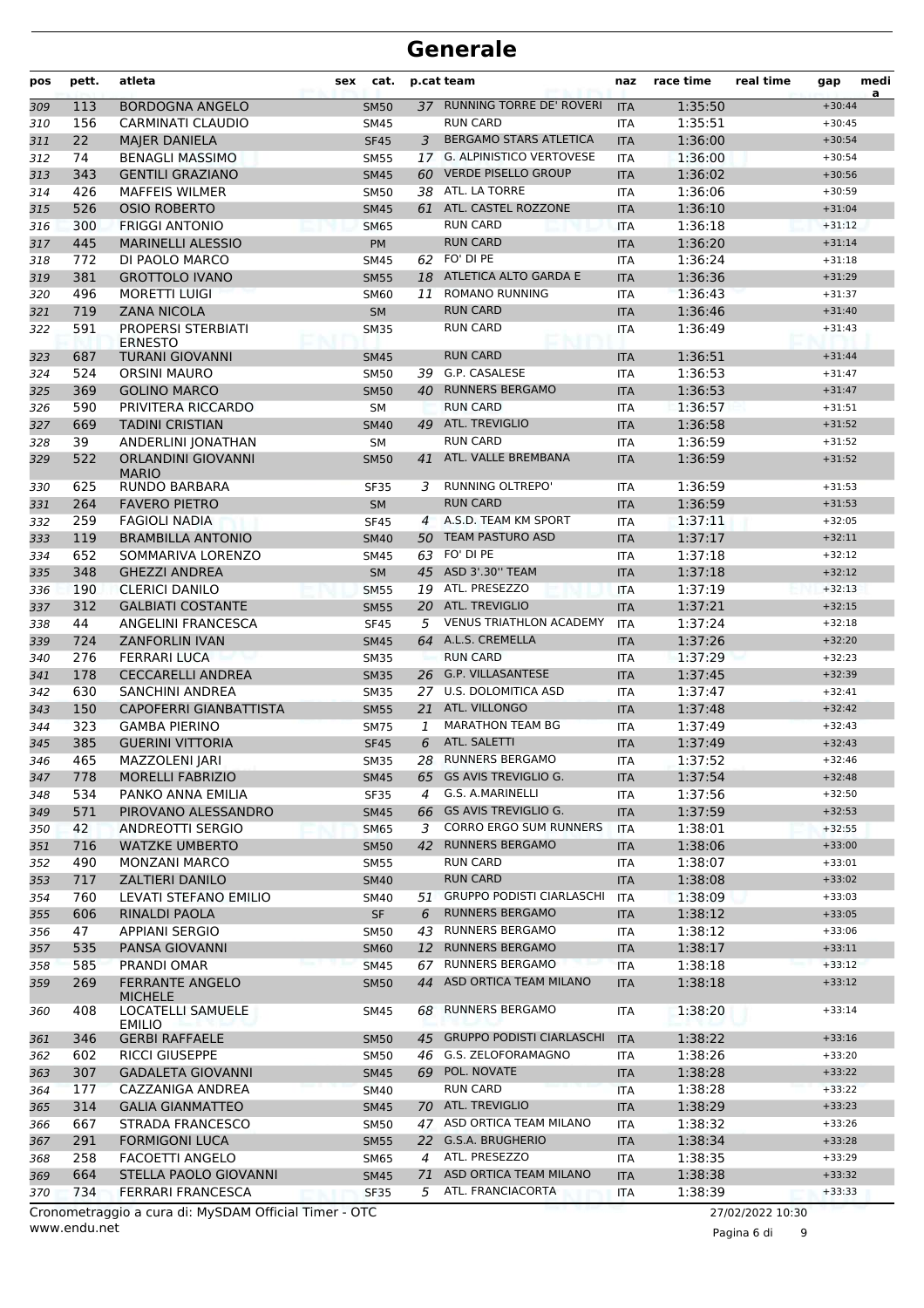| pos        | pett.      | atleta                                        | sex | cat.                       |                    | p.cat team                                                  | naz                      | race time          | real time | gap                  | medi<br>a |
|------------|------------|-----------------------------------------------|-----|----------------------------|--------------------|-------------------------------------------------------------|--------------------------|--------------------|-----------|----------------------|-----------|
| 371        | 328        | <b>GANDOLFI LUCA</b>                          |     | <b>SM</b>                  |                    | 46 ATL. TREVIGLIO                                           | <b>ITA</b>               | 1:38:40            |           | $+33:34$             |           |
| 372        | 735        | <b>MAIOLINI DAVIDE</b>                        |     | <b>SM35</b>                |                    | 29 ATL. FRANCIACORTA                                        | <b>ITA</b>               | 1:38:40            |           | $+33:34$             |           |
| 373        | 461        | <b>MATTEUCCI MARCO</b>                        |     | <b>SM45</b>                |                    | 72 ASD RUN LIFE                                             | <b>ITA</b>               | 1:38:41            |           | $+33:35$             |           |
| 374        | 513        | <b>NOTARO GABRIELE</b>                        |     | SM45                       |                    | <b>RUN CARD</b>                                             | <b>ITA</b>               | 1:38:43            |           | $+33:37$             |           |
| 375        | 140        | <b>CANCELLIER LUCA</b>                        |     | <b>SM50</b>                |                    | <b>RUN CARD</b>                                             | <b>ITA</b>               | 1:38:48            |           | $+33:42$             |           |
| 376        | 672        | <b>TEDESCHI SAVINO</b>                        |     | <b>SM45</b>                |                    | 73 ATL. LA TORRE                                            | <b>ITA</b>               | 1:38:48            |           | $+33:42$             |           |
| 377        | 162        | <b>CARRARA DAVIDE</b>                         |     | <b>SM45</b>                | 74                 | <b>RUNNERS BERGAMO</b>                                      | <b>ITA</b>               | 1:38:50            |           | $+33:43$             |           |
| 378        | 175        | <b>CAVALLINI GIORGIO</b>                      |     | <b>SM45</b>                | 75                 | GS AVIS TREVIGLIO G.                                        | <b>ITA</b>               | 1:38:50            |           | $+33:44$             |           |
| 379        | 646        | SILVESTRINI MASSIMO                           |     | <b>SM50</b>                |                    | 48 G.S.A. BRUGHERIO                                         | <b>ITA</b>               | 1:38:55            |           | $+33:48$             |           |
| 380        | 751        | <b>FRIZZO MANUELA</b>                         |     | <b>SF45</b>                | 7                  | G.P. I GAMBER DE                                            | <b>ITA</b>               | 1:38:55            |           | $+33:49$             |           |
| 381        | 573        | PIROVANO VALENTINA                            |     | <b>SF35</b>                | 6                  | <b>GS AVIS TREVIGLIO G.</b>                                 | <b>ITA</b>               | 1:38:56            |           | $+33:50$             |           |
| 382        | 623        | ROVETTA MATTIA                                |     | <b>SM35</b>                | 30                 | POLISPORTIVA G.B. VIGHENZI<br><b>BERGAMO STARS ATLETICA</b> | <b>ITA</b>               | 1:38:59            |           | $+33:53$<br>$+33:56$ |           |
| 383        | 224<br>414 | DE CARO STEFANO CARLO                         |     | PM                         | 5                  | G.P. AVIS POL. MALAVICINA                                   | <b>ITA</b>               | 1:39:02            |           |                      |           |
| 384        | 565        | <b>LOSI STEFANIA</b><br>PEZZOLI EVA           |     | <b>SF50</b>                | 2<br>$\mathcal{I}$ | G.S. OREZZO                                                 | ITA                      | 1:39:03<br>1:39:03 |           | $+33:57$<br>$+33:57$ |           |
| 385<br>386 | 122        | <b>BRAVI DANIELA</b>                          |     | <b>SF35</b><br><b>SF40</b> | 7                  | RUNAWAY MILANO A.S.D.                                       | <b>ITA</b><br><b>ITA</b> | 1:39:05            |           | $+33:59$             |           |
| 387        | 738        | <b>TOMMASELLO MIRCO</b>                       |     | <b>SM50</b>                | 49                 | POL. MONFORTESE RUNNING                                     | <b>ITA</b>               | 1:39:10            |           | $+34:04$             |           |
|            |            | <b>ALBERTO</b>                                |     |                            |                    |                                                             |                          |                    |           |                      |           |
| 388        | 290        | <b>FORMENTI ANDREA</b>                        |     | SM45                       |                    | 76 G.P. AVIS POL. MALAVICINA                                | <b>ITA</b>               | 1:39:11            |           | $+34:05$             |           |
| 389        | 638        | <b>SCANZIANI SOFIA</b>                        |     | <b>SF45</b>                | 8                  | ROAD RUNNERS CLUB MILANO ITA                                |                          | 1:39:12            |           | $+34:06$             |           |
| 390        | 589        | PREVITALI LUCA                                |     | SM45                       | 77                 | FO' DI PE                                                   | <b>ITA</b>               | 1:39:13            |           | $+34:07$             |           |
| 391        | 755        | <b>NOSE' CORRADO</b>                          |     | <b>SM50</b>                |                    | 50 A.S.D. ATLETICA SARNICO                                  | <b>ITA</b>               | 1:39:21            |           | $+34:15$             |           |
| 392        | 681        | <b>TRAPLETTI ROBERTO</b>                      |     | SM45                       |                    | 78 ASD RUNNERS VALCALEPIO                                   | <b>ITA</b>               | 1:39:22            |           | $+34:16$             |           |
| 393        | 360        | <b>GIOIA DAMIANO LEONARDO</b>                 |     | <b>SM50</b>                | 51                 | <b>RUN CARD</b>                                             | <b>ITA</b>               | 1:39:23            |           | $+34:17$             |           |
| 394        | 344        | <b>GERACITANO SAPIENZA</b>                    |     | <b>SF45</b>                | 9                  | ATL. TREVIGLIO                                              | <b>ITA</b>               | 1:39:38            |           | $+34:32$             |           |
| 395        | 394        | LA GRECA MASSIMO                              |     | <b>SM45</b>                | 79                 | LA MICHETTA                                                 | <b>ITA</b>               | 1:39:44            |           | $+34:38$             |           |
| 396        | 775        | <b>FERRI FABIO</b>                            |     | SM45                       | 80                 | <b>RUNNERS BERGAMO</b>                                      | <b>ITA</b>               | 1:39:57            |           | $+34:51$             |           |
| 397        | 459        | <b>MASTRACCHIO UGO</b>                        |     | <b>SM50</b>                |                    | 52 ATL. TREVIGLIO                                           | <b>ITA</b>               | 1:40:00            |           | $+34:54$             |           |
| 398        | 712        | <b>VITALI ANDREA</b>                          |     | <b>SM40</b>                | 52                 | <b>RUNNERS BERGAMO</b><br>53 ATL. E PODISTICA POL.          | <b>ITA</b>               | 1:40:01            |           | $+34:55$             |           |
| 399        | 502<br>91  | <b>MUSCI MICHELE</b>                          |     | <b>SM50</b>                |                    | <b>RUNNERS BERGAMO</b>                                      | <b>ITA</b>               | 1:40:04            |           | $+34:58$             |           |
| 400        | 725        | <b>BETTINI GIULIA</b><br><b>ZANNI LORENZA</b> |     | <b>SF35</b><br><b>SF40</b> | 8<br>8             | <b>RUNNERS BERGAMO</b>                                      | <b>ITA</b><br><b>ITA</b> | 1:40:06<br>1:40:10 |           | $+35:00$<br>$+35:03$ |           |
| 401<br>402 | 41         | <b>ANDREOLI LUCA</b>                          |     | SM45                       | 81                 | <b>RUNNERS BERGAMO</b>                                      | <b>ITA</b>               | 1:40:13            |           | $+35:07$             |           |
| 403        | 34         | ALBORGHETTI MATTEO                            |     | <b>SM45</b>                | 82                 | <b>RUNNERS BERGAMO</b>                                      | <b>ITA</b>               | 1:40:13            |           | $+35:07$             |           |
| 404        | 121        | <b>BRANDOLINI MAURO</b>                       |     | SM45                       | 83                 | ASD ORTICA TEAM MILANO                                      | <b>ITA</b>               | 1:40:22            |           | $+35:16$             |           |
| 405        | 480        | <b>MINOLA SIMONE</b>                          |     | <b>SM45</b>                | 84                 | <b>RUNNERS BERGAMO</b>                                      | <b>ITA</b>               | 1:40:24            |           | $+35:18$             |           |
| 406        | 285        | <b>FIORE MARCO</b>                            |     | <b>SM</b>                  |                    | <b>RUN CARD</b>                                             | <b>ITA</b>               | 1:40:26            |           | $+35:20$             |           |
| 407        | 124        | <b>BREMBILLA PAOLO</b>                        |     | <b>SM55</b>                | 23                 | <b>RUNNERS BERGAMO</b>                                      | <b>ITA</b>               | 1:40:31            |           | $+35:25$             |           |
| 408        | 439        | <b>MARCHESI MAURIZIO</b>                      |     | SM40                       | 53                 | <b>GS AVIS TREVIGLIO G.</b>                                 | <b>ITA</b>               | 1:40:34            |           | $+35:28$             |           |
| 409        | 336        | <b>GAZZONI ELISA</b>                          |     | <b>SF</b>                  | 7                  | G.T.A. CREMA                                                | <b>ITA</b>               | 1:40:37            |           | $+35:31$             |           |
| 410        | 329        | <b>GARAY ADRIAN DARIO</b>                     |     | <b>SM50</b>                |                    | 54 RUNNERS BERGAMO                                          | <b>ITA</b>               | 1:40:44            |           | $+35:38$             |           |
| 411        | 437        | <b>MARCANDALLI ALFREDO</b>                    |     | <b>SM40</b>                | 54                 | <b>RUNNERS BERGAMO</b>                                      | <b>ITA</b>               | 1:40:46            |           | $+35:40$             |           |
| 412        | 645        | SILVESTRI STEFANO                             |     | SM55                       |                    | 24 POL. CARUGATE                                            | ITA                      | 1:40:50            |           | $+35:43$             |           |
| 413        | 427        | <b>MAGGI WALTER</b>                           |     | <b>SM50</b>                |                    | <b>RUN CARD</b>                                             | <b>ITA</b>               | 1:40:52            |           | $+35:46$             |           |
| 414        | 210        | CRIPPA MARIA CHIARA                           |     | SF                         | 8                  | G.S. A.MARINELLI                                            | ITA                      | 1:40:53            |           | $+35:47$             |           |
| 415        | 503        | <b>NANNI YLENIA</b>                           |     | <b>SF</b>                  | 9                  | G.S. A.MARINELLI                                            | <b>ITA</b>               | 1:40:53            |           | $+35:47$             |           |
| 416        | 410        | LONGARETTI DAVIDE<br>ALESSANDR                |     | <b>SM50</b>                |                    | 55 ATL. CASSANO D'ADDA                                      | ITA                      | 1:40:58            |           | $+35:52$             |           |
| 417        | 417        | LOTH AURÉLIEN                                 |     | <b>SM</b>                  |                    | <b>RUN CARD</b>                                             | <b>ITA</b>               | 1:41:00            |           | $+35:54$             |           |
| 418        | 29         | ALBANESE SALVATORE                            |     | <b>SM55</b>                |                    | 25 CUS PRO PATRIA MILANO                                    | ITA                      | 1:41:08            |           | $+36:02$             |           |
| 419        | 351        | <b>GHILLINI FABIO</b>                         |     | <b>SM40</b>                |                    | 55 ATL. TREVIGLIO                                           | <b>ITA</b>               | 1:41:14            |           | $+36:08$             |           |
| 420        | 43         | <b>ANELLO MAURIZIO</b>                        |     | <b>SM55</b>                | 26                 | MARTESANA CORSE                                             | <b>ITA</b>               | 1:41:15            |           | $+36:09$             |           |
| 421        | 637        | <b>SCANSANI MARCO</b>                         |     | <b>SM60</b>                | 13                 | <b>RUNNERS BERGAMO</b>                                      | <b>ITA</b>               | 1:41:23            |           | $+36:17$             |           |
| 422        | 583        | POTENZA GIANCARLO                             |     | SM50                       |                    | 56 CUS PRO PATRIA MILANO                                    | ITA                      | 1:41:36            |           | $+36:30$             |           |
| 423        | 718        | <b>ZAMBELLI NICOLA</b>                        |     | <b>SM45</b>                |                    | 85 G.P. AVIS POL. MALAVICINA                                | <b>ITA</b>               | 1:41:41            |           | $+36:35$             |           |
| 424        | 639        | <b>SCARPELLINI NICOLA</b>                     |     | <b>SM50</b>                |                    | 57 RUNNERS BERGAMO                                          | ITA                      | 1:41:49            |           | $+36:43$             |           |
| 425        | 390        | <b>INCAMPO DOMENICO</b>                       |     | <b>SM55</b>                | 27                 | <b>CUS PRO PATRIA MILANO</b>                                | <b>ITA</b>               | 1:42:01            |           | $+36:55$             |           |
| 426        | 756        | SALVIATI CLARISSA                             |     | <b>SF</b>                  |                    | 10 C.U.S. PARMA                                             | <b>ITA</b>               | 1:42:04            |           | $+36:57$             |           |
| 427        | 428        | <b>MAGGIONI PIETRO</b>                        |     | <b>SM60</b>                |                    | 14 ATL. PRESEZZO                                            | <b>ITA</b>               | 1:42:06            |           | $+37:00$             |           |
| 428        | 628        | SALA IVAN MANUEL                              |     | <b>SM35</b>                |                    | 31 GS AVIS TREVIGLIO G.                                     | ITA                      | 1:42:11            |           | $+37:05$             |           |
| 429        | 451        | <b>MARTINELLI SIMONE</b>                      |     | <b>SM40</b>                |                    | <b>RUN CARD</b>                                             | <b>ITA</b>               | 1:42:14            |           | $+37:08$             |           |
| 430        | 32         | <b>ALBERTINI FEDERICO</b>                     |     | SM                         |                    | <b>RUN CARD</b>                                             | ITA                      | 1:42:18            |           | $+37:12$             |           |
| 431        | 732        | <b>BERETTA ENEA</b>                           |     | <b>SM40</b>                | 56                 | SORESINA RUNNING CLUB                                       | <b>ITA</b>               | 1:42:26            |           | $+37:20$             |           |
| 432        | 271        | FERRARI AGOSTINO                              |     | SM65                       | 5                  | GS AVIS TREVIGLIO G.                                        | ITA                      | 1:42:34            |           | $+37:28$             |           |
| 433        | 575        | PIVA CRISTIANO                                |     | <b>SM50</b>                |                    | 58 G.S. ZELOFORAMAGNO                                       | <b>ITA</b>               | 1:42:38            |           | $+37:32$             |           |

www.endu.net Cronometraggio a cura di: MySDAM Official Timer - OTC 27/02/2022 10:30

Pagina 7 di 9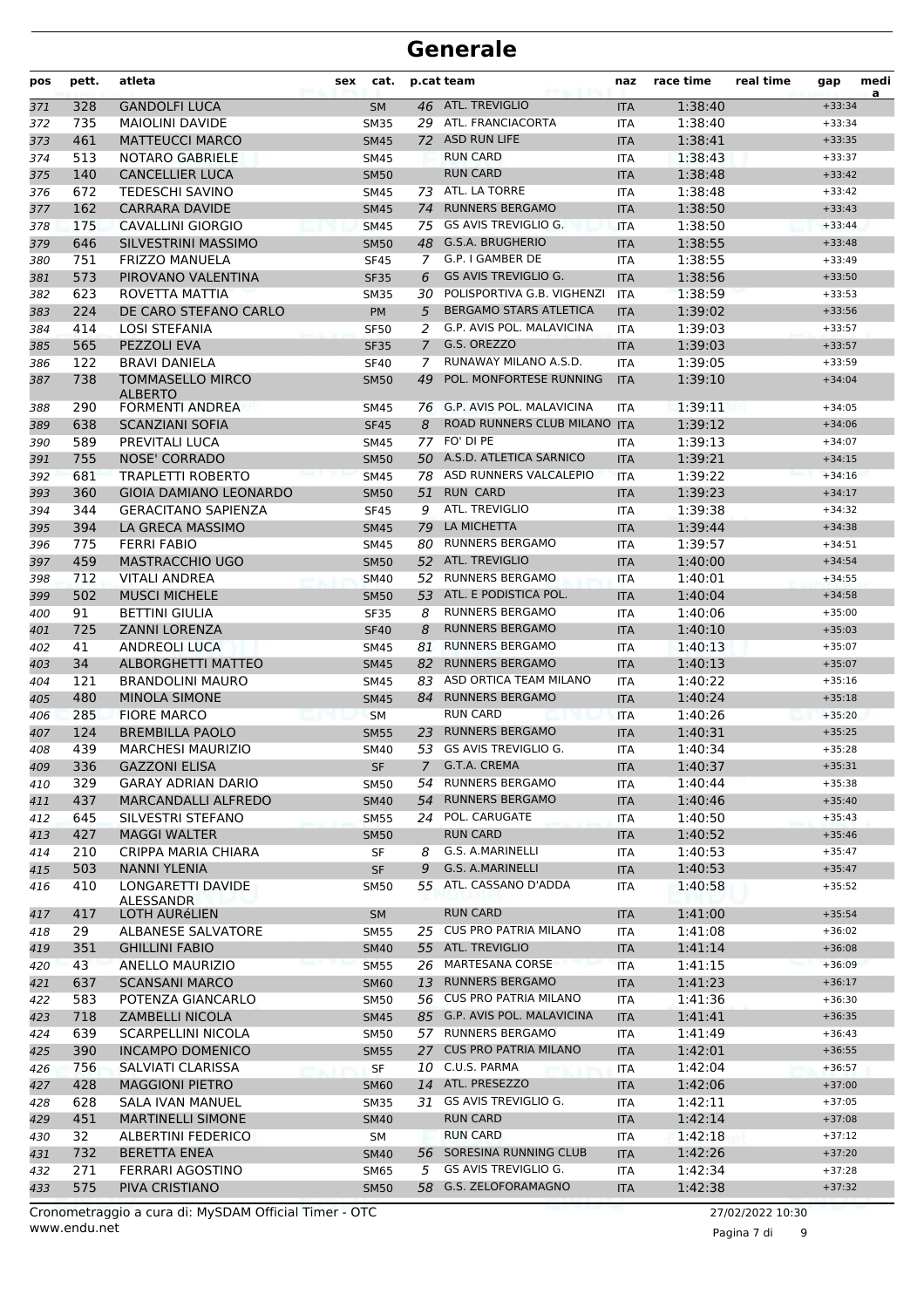| pos | pett. | atleta                        | sex | cat.        |              | p.cat team                       | naz        | race time | real time | gap      | medi<br>a |
|-----|-------|-------------------------------|-----|-------------|--------------|----------------------------------|------------|-----------|-----------|----------|-----------|
| 434 | 340   | <b>GENOVESE GIUSEPPINA</b>    |     | <b>SF45</b> |              | 10 RUNNERS BERGAMO               | <b>ITA</b> | 1:42:41   |           | $+37:35$ |           |
| 435 | 187   | <b>CIOCCA ANTONIO</b>         |     | SM60        |              | 15 MEDIRUN                       | <b>ITA</b> | 1:42:43   |           | $+37:37$ |           |
| 436 | 251   | <b>DURANTE MARCO</b>          |     | <b>SM40</b> |              | 57 ATL. PRESEZZO                 | <b>ITA</b> | 1:42:44   |           | $+37:38$ |           |
| 437 | 759   | <b>ZUCCHELLI MANUEL</b>       |     | <b>SM40</b> |              | <b>RUN CARD</b>                  | <b>ITA</b> | 1:42:48   |           | $+37:42$ |           |
| 438 | 107   | <b>BONAVENTURA GIUSEPPE</b>   |     | <b>SM60</b> |              | 16 G.T.A. CREMA                  | <b>ITA</b> | 1:42:50   |           | $+37:44$ |           |
| 439 | 561   | PERICO ALBERTO                |     | <b>SM</b>   |              | 47 ATL. PRESEZZO                 | <b>ITA</b> | 1:42:55   |           | $+37:49$ |           |
| 440 | 278   | <b>FERRARIO SIMONA</b>        |     | <b>SF50</b> | 3            | <b>CAMPUS VARESE RUNNERS</b>     | <b>ITA</b> | 1:42:56   |           | $+37:50$ |           |
| 441 | 528   | PAGANO FRANCESCO              |     | <b>SM50</b> |              | 59 ATLETICA MARATHON             | <b>ITA</b> | 1:42:57   |           | $+37:51$ |           |
| 442 | 98    | <b>BIONDI STEFANO</b>         |     | <b>SM35</b> |              | <b>RUN CARD</b>                  | <b>ITA</b> | 1:42:59   |           | $+37:53$ |           |
| 443 | 399   | <b>LASTILLA FRANCESCO</b>     |     | <b>SM35</b> |              | 32 G.P. GORGONZOLA 88            | <b>ITA</b> | 1:43:02   |           | $+37:56$ |           |
| 444 | 577   | <b>PLAIA GIUSEPPE</b>         |     | <b>SM45</b> |              | <b>RUN CARD</b>                  | <b>ITA</b> | 1:43:04   |           | $+37:58$ |           |
| 445 | 472   | MERONI EZIO IVANO             |     | <b>SM55</b> |              | 28 POL. CARUGATE                 | ITA        | 1:43:06   |           | $+38:00$ |           |
| 446 | 688   | <b>TZOREFF MISHAEL</b>        |     | <b>SM55</b> |              | 29 ASD ORTICA TEAM MILANO        | <b>ITA</b> | 1:43:11   |           | $+38:05$ |           |
| 447 | 740   | <b>MOLINARO ANGELO</b>        |     | <b>SM35</b> |              | 33 A.S.D. CASTELLABATE           | <b>ITA</b> | 1:43:14   |           | $+38:07$ |           |
| 448 | 232   | <b>DELL'ONORE EUSEBIO</b>     |     | <b>SM50</b> | 60           | CAMISANO RUNNING A.S.D.          | <b>ITA</b> | 1:43:14   |           | $+38:08$ |           |
| 449 | 80    | <b>BERNASCONI LEONARDO</b>    |     | <b>SM40</b> |              | 58 ATLETICA CRAL BANCO           | <b>ITA</b> | 1:43:15   |           | $+38:09$ |           |
| 450 | 361   | <b>GIORGINI ANDREA</b>        |     | <b>SM40</b> |              | 59 OMBRIANO RUNNING              | <b>ITA</b> | 1:43:17   |           | $+38:11$ |           |
| 451 | 356   | <b>GIARRATANA GABRIELE</b>    |     | SM40        |              | 60 RUNNERS BERGAMO               | <b>ITA</b> | 1:43:17   |           | $+38:11$ |           |
| 452 | 753   | <b>BERNINI ALESSANDRO</b>     |     | <b>SM40</b> | 61           | <b>G.P. AVIS POL. MALAVICINA</b> | <b>ITA</b> | 1:43:18   |           | $+38:12$ |           |
| 453 | 594   | <b>RAGGI CRISTIANO</b>        |     | SM40        |              | 62 G.P. QUADRIFOGLIO             | <b>ITA</b> | 1:43:21   |           | $+38:15$ |           |
| 454 | 57    | <b>BALDONI VALERIA</b>        |     | <b>SF</b>   |              | <b>RUN CARD</b>                  | <b>ITA</b> | 1:43:29   |           | $+38:23$ |           |
| 455 | 76    | <b>BENEDETTI ROBERTO</b>      |     | <b>SM40</b> | 63           | POLISPORTIVA G.B. VIGHENZI       | <b>ITA</b> | 1:43:35   |           | $+38:29$ |           |
| 456 | 494   | <b>MORANDI DENIS</b>          |     | <b>SM50</b> | 61           | <b>LAGARINA CRUS TEAM</b>        | <b>ITA</b> | 1:43:38   |           | $+38:32$ |           |
| 457 | 202   | <b>CORNA FABIO</b>            |     | <b>SM50</b> | 62           | <b>MEDIRUN</b>                   | ITA        | 1:43:40   |           | $+38:34$ |           |
| 458 | 468   | <b>MENGHINI LUCA</b>          |     | <b>SM55</b> |              | 30 CANTO DI CORSA                | <b>ITA</b> | 1:43:43   |           | $+38:37$ |           |
| 459 | 705   | <b>VILLA GIOVANNI PAOLO</b>   |     | SM60        |              | 17 G.P. I GAMBER DE              | <b>ITA</b> | 1:43:47   |           | $+38:41$ |           |
| 460 | 683   | <b>TREZZI DANIELE</b>         |     | <b>SM45</b> |              | 86 G.S. AVIS - SEREGNO           | <b>ITA</b> | 1:43:59   |           | $+38:53$ |           |
| 461 | 249   | <b>DOZIO LUCIA</b>            |     | <b>SF50</b> | 4            | GS AVIS TREVIGLIO G.             | <b>ITA</b> | 1:43:59   |           | $+38:53$ |           |
| 462 | 296   | <b>FRATUS ROSARIO SANTINO</b> |     | <b>SM55</b> | 31           | <b>RUNNERS BERGAMO</b>           | <b>ITA</b> | 1:44:00   |           | $+38:54$ |           |
| 463 | 744   | <b>CAPELLI ALBERTO</b>        |     | <b>SM40</b> | 64           | SORESINA RUNNING CLUB            | <b>ITA</b> | 1:44:03   |           | $+38:57$ |           |
| 464 | 549   | PASQUARDINI ATTILIO           |     | <b>SM50</b> |              | 63 G.P. AVIS POL. MALAVICINA     | <b>ITA</b> | 1:44:08   |           | $+39:02$ |           |
| 465 | 560   | PEREGO LUIGI                  |     | <b>SM50</b> |              | 64 FO' DI PE                     | <b>ITA</b> | 1:44:18   |           | $+39:11$ |           |
| 466 | 393   | KUROEDOVA ANJELA              |     | <b>SF50</b> | 5            | ATL. LA TORRE                    | <b>ITA</b> | 1:44:45   |           | $+39:39$ |           |
| 467 | 141   | <b>CANDELA VITO</b>           |     | SM50        | 65           | <b>MARTESANA CORSE</b>           | <b>ITA</b> | 1:44:52   |           | $+39:46$ |           |
| 468 | 115   | <b>BORGONE LUCIA</b>          |     | <b>SF50</b> | 6            | <b>RUNNERS BERGAMO</b>           | <b>ITA</b> | 1:45:01   |           | $+39:54$ |           |
| 469 | 423   | LUONGO LIVIO                  |     | <b>SM50</b> | 66           | SOPRALAPANCA SRL SOC.            | <b>ITA</b> | 1:45:03   |           | $+39:57$ |           |
| 470 | 696   | <b>VASINO AURELIA</b>         |     | <b>SF55</b> | $\mathbf{1}$ | <b>ASD TRAIN SMART</b>           | <b>ITA</b> | 1:45:05   |           | $+39:59$ |           |
| 471 | 220   | DAMICO MARCO                  |     | SM45        |              | <b>RUN CARD</b>                  | <b>ITA</b> | 1:45:05   |           | $+39:59$ |           |
| 472 | 684   | <b>TRIESTINI DARIO</b>        |     | <b>SM60</b> |              | 18 G.P. CASALESE                 | <b>ITA</b> | 1:45:07   |           | $+40:01$ |           |
| 473 | 65    | <b>BAROZZI NICOLAS</b>        |     | SM45        |              | 87 ATL. VILLONGO                 | ITA        | 1:45:08   |           | $+40:01$ |           |
| 474 | 674   | <b>TERZI GIORGIO</b>          |     | <b>SM50</b> |              | 67 CAMISANO RUNNING A.S.D.       | <b>ITA</b> | 1:45:10   |           | $+40:04$ |           |
| 475 | 334   | <b>GATTO DAVIDE</b>           |     | <b>SM50</b> |              | <b>RUN CARD</b>                  | ITA        | 1:45:12   |           | $+40:06$ |           |
| 476 | 203   | <b>CORNA MASSIMO</b>          |     | <b>SM45</b> |              | 88 ATL. TREVIGLIO                | <b>ITA</b> | 1:45:21   |           | $+40:15$ |           |
| 477 | 333   | <b>GATTI MASSIMILIANO</b>     |     | <b>SM45</b> |              | <b>RUN CARD</b>                  | ITA        | 1:45:26   |           | $+40:20$ |           |
| 478 | 198   | <b>CONFALONIERI MARIO</b>     |     | <b>SM60</b> | 19           | 2002 MARATHON CLUB               | <b>ITA</b> | 1:45:37   |           | $+40:31$ |           |
| 479 | 87    | <b>BERZI CHIARA MARINA</b>    |     | <b>SF35</b> | 9            | RUNNERS CAPRIOLESE               | ITA        | 1:45:41   |           | $+40:35$ |           |
| 480 | 207   | <b>CREMASCHINI SERGIO</b>     |     | <b>SM</b>   |              | 48 STRALENO                      | <b>ITA</b> | 1:45:43   |           | $+40:37$ |           |
| 481 | 682   | TREMOLADA LUCA                |     | SM50        | 68           | LA MICHETTA                      | ITA        | 1:45:44   |           | $+40:38$ |           |
|     |       | <b>GIUSEPPE</b>               |     |             |              |                                  |            |           |           |          |           |
| 482 | 653   | SONZOGNI ELEONORA             |     | <b>SF45</b> | 11           | <b>RUNNERS BERGAMO</b>           | <b>ITA</b> | 1:45:46   |           | $+40:39$ |           |
| 483 | 556   | PEDRETTI ROBERTO              |     | <b>SM60</b> |              | 20 RUNNERS BERGAMO               | <b>ITA</b> | 1:45:46   |           | $+40:39$ |           |
| 484 | 519   | <b>OLIVA MASSIMO</b>          |     | <b>SM50</b> |              | 69 CANOTTIERI MILANO             | <b>ITA</b> | 1:46:02   |           | $+40:56$ |           |
| 485 | 142   | CANESTRALE NICOLA             |     | SM40        |              | 65 CORRO ERGO SUM RUNNERS        | <b>ITA</b> | 1:46:09   |           | $+41:02$ |           |
| 486 | 588   | PREMOLI RENATO                |     | <b>SM70</b> | $\mathbf{1}$ | EUROATLETICA 2002                | <b>ITA</b> | 1:46:11   |           | $+41:05$ |           |
| 487 | 506   | NICHETTI LUIGI                |     | SM35        |              | <b>RUN CARD</b>                  | ITA        | 1:46:22   |           | $+41:16$ |           |
| 488 | 188   | <b>CIOCCA FABIO ANGELO</b>    |     | <b>SM55</b> |              | 32 GS AVIS TREVIGLIO G.          | <b>ITA</b> | 1:46:25   |           | $+41:19$ |           |
| 489 | 225   | DE FALCO ALESSIA              |     | SF45        |              | 12 GS AVIS TREVIGLIO G.          | <b>ITA</b> | 1:46:25   |           | $+41:19$ |           |
| 490 | 46    | <b>ANTONACCI MARCELLO</b>     |     | <b>SM40</b> |              | <b>RUN CARD</b>                  | <b>ITA</b> | 1:46:31   |           | $+41:25$ |           |
| 491 | 729   | ZONCA ARIANNA                 |     | <b>SF35</b> |              | 10 ATL. PRESEZZO                 | <b>ITA</b> | 1:46:31   |           | $+41:25$ |           |
| 492 | 359   | <b>GILARDI LORENZO</b>        |     | <b>SM45</b> |              | <b>RUN CARD</b>                  | <b>ITA</b> | 1:46:36   |           | $+41:30$ |           |
| 493 | 214   | <b>CUCCHETTI MARCO</b>        |     | <b>SM35</b> |              | 34 TRISESSANTA A.S.D.            | ITA        | 1:46:38   |           | $+41:32$ |           |
| 494 | 36    | ALGAROTTI CLAUDIO             |     | <b>SM65</b> | 6            | RUNNING TORRE DE' ROVERI         | <b>ITA</b> | 1:46:41   |           | $+41:35$ |           |
| 495 | 68    | <b>BELLANI SABRINA</b>        |     | <b>SF45</b> |              | 13 RUNNERS DESIO                 | ITA        | 1:46:46   |           | $+41:40$ |           |
| 496 | 282   | FINARDI PIETRO LUIGI          |     | <b>SM55</b> |              | 33 GS AVIS TREVIGLIO G.          | <b>ITA</b> | 1:46:47   |           | $+41:40$ |           |
|     |       |                               |     |             |              |                                  |            |           |           |          |           |

Pagina 8 di 9